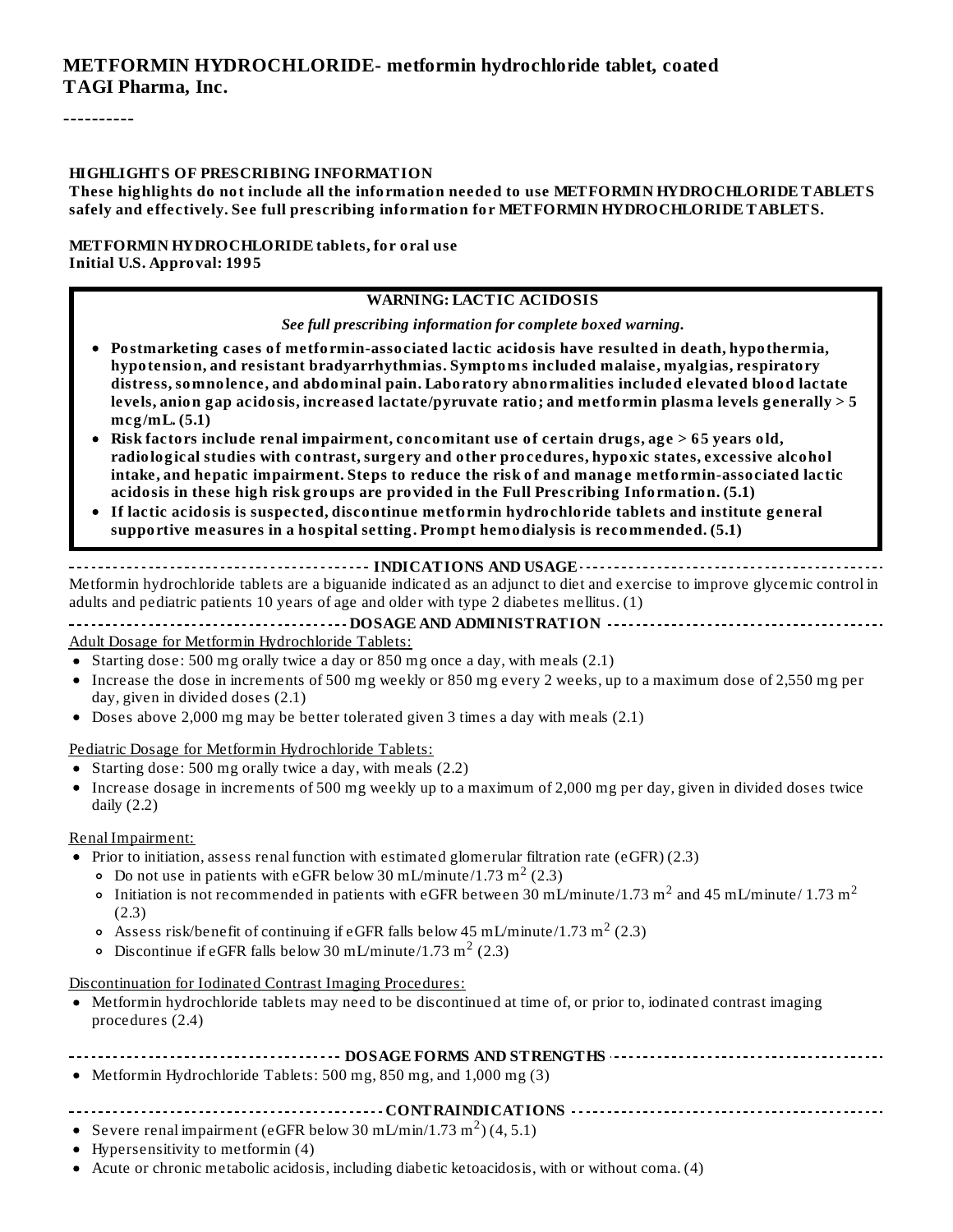#### **WARNINGS AND PRECAUTIONS** *Lactic Acidosis:* See boxed warning*.* (5.1) *Vitamin B<sub>12</sub> Deficiency: M*etformin may lower vitamin B<sub>12</sub> levels. Measure hematological parameters annually and vitamin  $B_{12}$  at 2 to 3 year intervals and manage any abnormalities. (5.2) *Hypoglycemia with Concomitant Use with Insulin and Insulin Secretagogues:* Increased risk of hypoglycemia when used in combination with insulin and/or an insulin secretagogue. Lower dose of insulin or insulin secretagogue may be required (5.3) **ADVERSE REACTIONS** For metformin hydrochloride tablets, the most common adverse reactions (> 5.0%) are diarrhea, nausea/vomiting, flatulence, asthenia, indigestion, abdominal discomfort, and headache. (6.1) **To report SUSPECTED ADVERSE REACTIONS, contact TAGI Pharma, Inc. at 1-855-225-8244 or FDA at 1-800- FDA-1088 or www.fda.gov/medwatch DRUG INTERACTIONS** Carbonic anhydrase inhibitors may increase risk of lactic acidosis. Consider more frequent monitoring (7) Drugs that reduce metformin clearance (such as ranolazine, vandetanib, dolutegravir, and cimetidine) may increase the  $\bullet$ accumulation of metformin. Consider the benefits and risks of concomitant use (7) Alcohol can potentiate the effect of metformin on lactate metabolism. Warn patients against excessive alcohol intake (7) **USE IN SPECIFIC POPULATIONS** Females and Males of Reproductive Potential: Advise premenopausal females of the potential for an unintended pregnancy. (8.3)

- Geriatric Use: Assess renal function more frequently. (8.5)
- Hepatic Impairment: Avoid use in patients with hepatic impairment. (8.7)

#### **See 17 for PATIENT COUNSELING INFORMATION and FDA-approved patient labeling.**

**Revised: 3/2019**

## **FULL PRESCRIBING INFORMATION: CONTENTS\* WARNING: LACTIC ACIDOSIS 1 INDICATIONS AND USAGE**

#### **2 DOSAGE AND ADMINISTRATION**

- 2.1 Adult Dosage
- 2.2 Pediatric Dosage for Metformin Hydrochloride Tablets
- 2.3 Recommendations for Use in Renal Impairment
- 2.4 Discontinuation for Iodinated Contrast Imaging Procedures

## **3 DOSAGE FORMS AND STRENGTHS**

#### **4 CONTRAINDICATIONS**

#### **5 WARNINGS AND PRECAUTIONS**

- 5.1 Lactic Acidosis
- 5.2 Vitamin  $B_{12}$  Deficiency
- 5.3 Hypoglycemia with Concomitant Use with Insulin and Insulin Secretagogues
- 5.4 macrovascular Outcomes

#### **6 ADVERSE REACTIONS**

- 6.1 Clinical Studies Experience
- 6.2 Postmarketing Experience

#### **7 DRUG INTERACTIONS**

#### **8 USE IN SPECIFIC POPULATIONS**

- 8.1 Pregnancy
- 8.2 Lactation
- 8.3 Females and Males of Reproductive Potential
- 8.4 Pediatric Use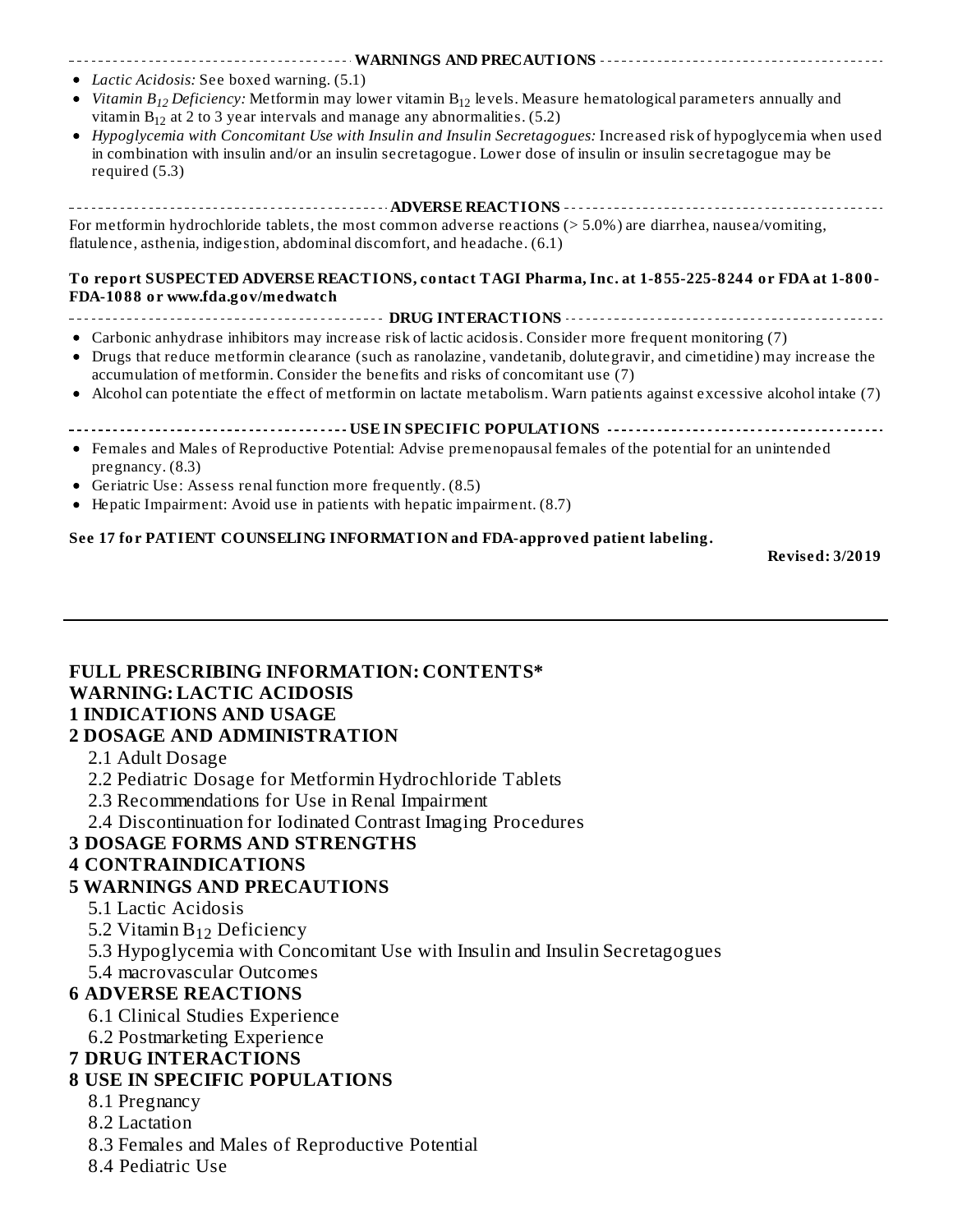8.5 Geriatric Use 8.6 Renal Impairment 8.7 Hepatic Impairment **10 OVERDOSAGE 11 DESCRIPTION 12 CLINICAL PHARMACOLOGY** 12.1 mechanism of Action 12.3 Pharmacokinetics **13 NONCLINICAL TOXICOLOGY** 13.1 Carcinogenesis, Mutagenesis, Impairment of Fertility **14 CLINICAL STUDIES** 14.1 metformin Hydrochloride Tablets **16 HOW SUPPLIED/STORAGE AND HANDLING** 16.1 How Supplied 16.2 Storage **17 PATIENT COUNSELING INFORMATION** \* Sections or subsections omitted from the full prescribing information are not listed.

### **FULL PRESCRIBING INFORMATION**

## **WARNING: LACTIC ACIDOSIS**

**Postmarketing cas es of metformin-associated lactic acidosis have resulted in death, hypothermia, hypotension, and resistant bradyarrhythmias. The ons et of metforminassociated lactic acidosis is often subtle, accompanied only by nonspecific symptoms suchas malais e, myalgias, respiratory distress, somnolence, and abdominal pain. Metformin-associated lactic acidosis was characterized by elevated blood lactate levels (> 5 mmol/Liter), anion gap acidosis (without evidence of ketonuria or ketonemia), an increas ed lactate/pyruvate ratio; and metformin plasma levels generally > 5 mcg/mL** *[see Warnings and Precautions (5.1)]***.**

**Risk factors for metformin-associated lactic acidosis include renal impairment, concomitant us e of certain drugs (e.g. carbonic anhydras e inhibitors such as topiramate), age 65 years old or greater, having a radiological study with contrast, surgery and other procedures, hypoxic states (e.g., acute congestive heart failure), excessive alcohol intake, and hepatic impairment.**

**Steps to reduce the risk of and manage metformin-associated lactic acidosis in thes e high risk groups are provided** *[see Dosage and Administration (2.3), Contraindications (4), Warnings and Precautions (5.1)]***.**

**If metformin-associated lactic acidosis is suspected, immediately dis continue metformin hydrochloride tablets and institute general supportive measures in a hospital s etting. Prompt hemodialysis is recommended** *[see Warnings and Precautions (5.1)]***.**

#### **1 INDICATIONS AND USAGE**

Metformin hydrochloride tablets are indicated as an adjunct to diet and exercise to improve glycemic control in adults and pediatric patients 10 years of age and older with type 2 diabetes mellitus.

#### **2 DOSAGE AND ADMINISTRATION**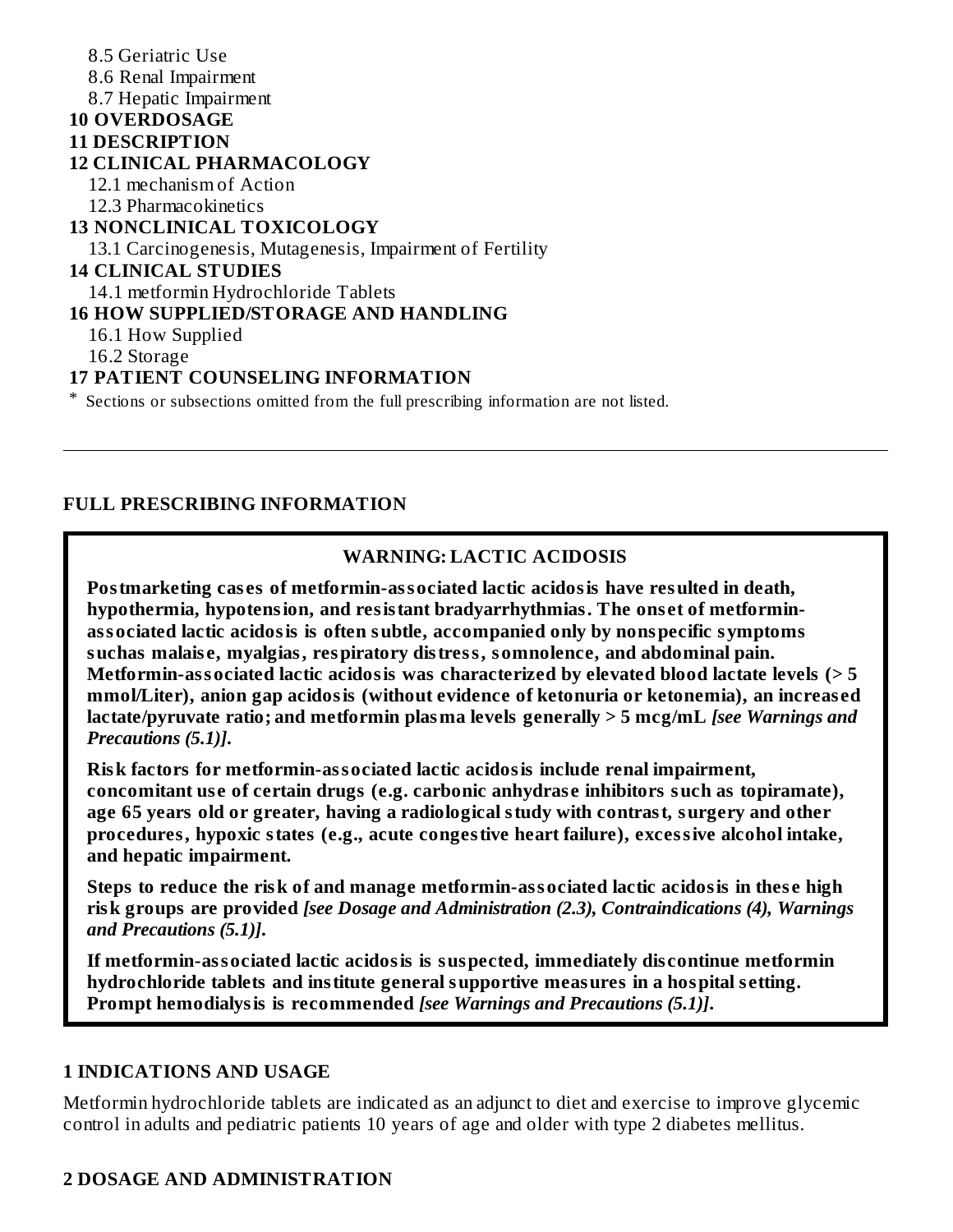## **2.1 Adult Dosage**

## Metformin Hydrochloride Tablets

- The recommended starting dose of metformin hydrochloride tablets is 500 mg orally twice a day or 850 mg once a day, given with meals.
- Increase the dose in increments of 500 mg weekly or 850 mg every 2 weeks on the basis of glycemic control and tolerability, up to a maximum dose of 2,550 mg per day, given in divided doses.
- Doses above 2,000 mg may be better tolerated given 3 times a day with meals.

## **2.2 Pediatric Dosage for Metformin Hydrochloride Tablets**

- The recommended starting dose of metformin hydrochloride tablets for pediatric patients 10 years of age and older is 500 mg orally twice a day, given with meals.
- Increase dosage in increments of 500 mg weekly on the basis of glycemic control and tolerability, up to a maximum of 2,000 mg per day, given in divided doses twice daily.

## **2.3 Recommendations for Us e in Renal Impairment**

- Assess renal function prior to initiation of metformin hydrochloride tablets and periodically thereafter.
- Metformin hydrochloride tablets are contraindicated in patients with an estimated glomerular filtration rate (eGFR) below 30 mL/minute/1.73 m<sup>2</sup>.
- Initiation of metformin hydrochloride tablets in patients with an eGFR between 30 mL/minute/1.73 m<sup>2</sup> and 45 mL/minute/1.73  $\overline{m^2}$  is not recommended.
- In patients taking metformin hydrochloride tablets whose eGFR later falls below 45 mL/min/1.73 m<sup>2</sup>, assess the benefit risk of continuing therapy.
- Discontinue metformin hydrochloride tablets if the patient's eGFR later falls below 30 mL/minute/1.73 m<sup>2</sup> [see Warnings and Precautions (5.1)].

## **2.4 Dis continuation for Iodinated Contrast Imaging Procedures**

Discontinue metformin hydrochloride tablets at the time of, or prior to, an iodinated contrast imaging procedure in patients with an eGFR between 30 mL/min/1.73 m<sup>2</sup> and 60 mL/min/1.73 m<sup>2</sup>; in patients with a history of liver disease, alcoholism, or heart failure; or in patients who will be administered intraarterial iodinated contrast. Re-evaluate eGFR 48 hours after the imaging procedure; restart metformin hydrochloride tablets if renal function is stable.

## **3 DOSAGE FORMS AND STRENGTHS**

Metformin hydrochloride tablets, USP are available as:

- Metformin hydrochloride tablets USP, 500 mg are round white tablets, debossed with "500" on one side.
- Metformin hydrochloride tablets USP, 850 mg are round white tablets, debossed with "850" on one side.
- Metformin hydrochloride tablets USP, 1,000 mg are oval white tablets, debossed with "10|00" on one side.

# **4 CONTRAINDICATIONS**

Metformin hydrochloride tablets are contraindicated in patients with:

- Severe renal impairment (eGFR below 30 mL/min/1.73 m<sup>2</sup>) [see Warnings and Precautions (5.1)].
- Hypersensitivity to metformin.
- Acute or chronic metabolic acidosis, including diabetic ketoacidosis, with or without coma.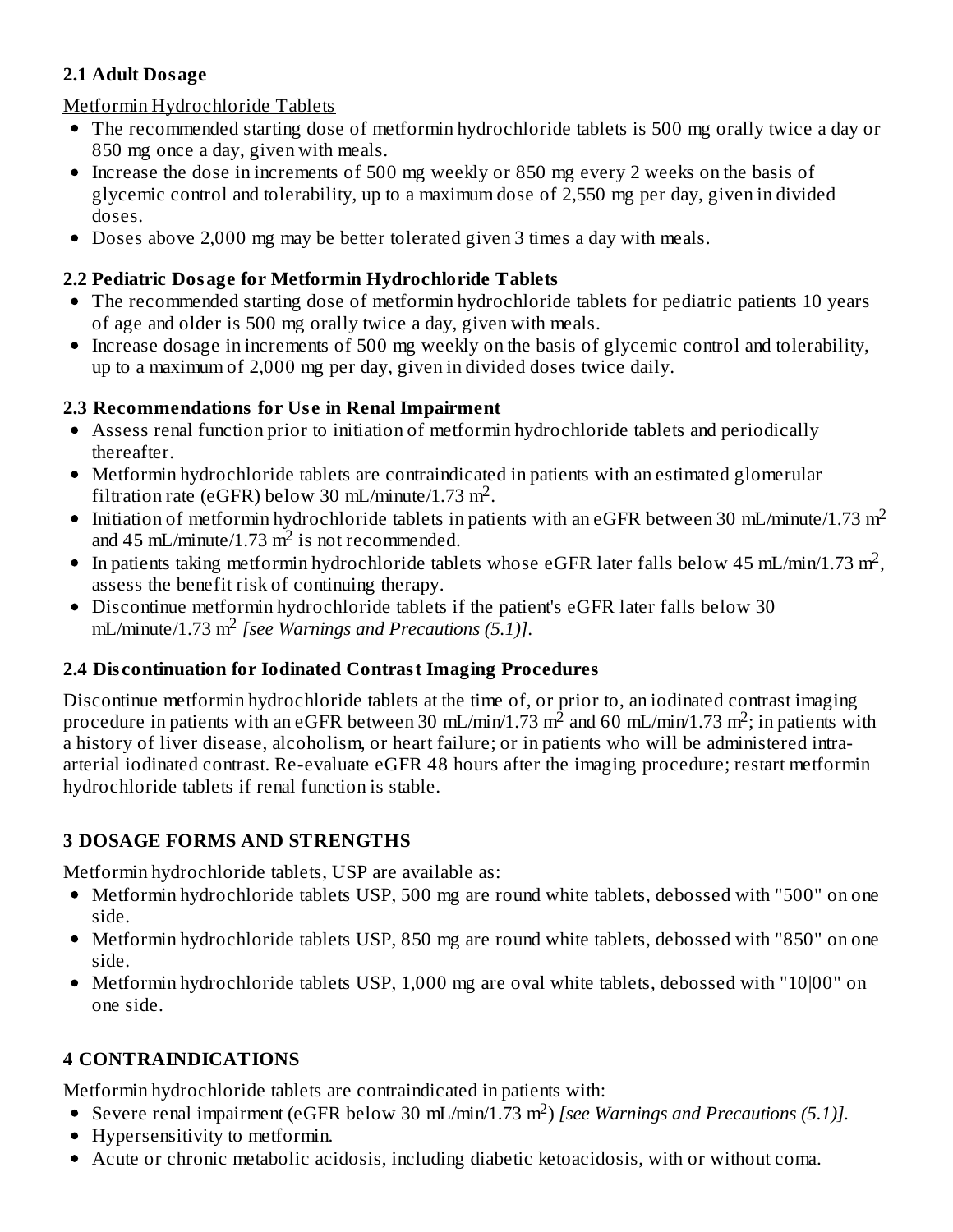## **5 WARNINGS AND PRECAUTIONS**

## **5.1 Lactic Acidosis**

There have been postmarketing cases of metformin-associated lactic acidosis, including fatal cases. These cases had a subtle onset and were accompanied by nonspecific symptoms such as malaise, myalgias, abdominal pain, respiratory distress, or increased somnolence; however, hypotension and resistant bradyarrhythmias have occurred with severe acidosis.

Metformin-associated lactic acidosis was characterized by elevated blood lactate concentrations (> 5 mmol/ L), anion gap acidosis (without evidence of ketonuria or ketonemia), and an increased lactate: pyruvate ratio; metformin plasma levels were generally > 5 mcg/mL. Metformin decreases liver uptake of lactate increasing lactate blood levels which may increase the risk of lactic acidosis, especially in patients at risk.

If metformin-associated lactic acidosis is suspected, general supportive measures should be instituted promptly in a hospital setting, along with immediate discontinuation of metformin hydrochloride tablets. In metformin hydrochloride tablets treated patients with a diagnosis or strong suspicion of lactic acidosis, prompt hemodialysis is recommended to correct the acidosis and remove accumulated metformin (metformin hydrochloride is dialyzable with a clearance of up to170 mL/min under good hemodynamic conditions). Hemodialysis has often resulted in reversal of symptoms and recovery.

Educate patients and their families about the symptoms of lactic acidosis and, if these symptoms occur, instruct them to discontinue metformin hydrochloride tablets and report these symptoms to their healthcare provider.

For each of the known and possible risk factors for metformin-associated lactic acidosis, recommendations to reduce the risk of and manage metformin-associated lactic acidosis are provided below:

*Renal impairment* — The postmarketing metformin-associated lactic acidosis cases primarily occurred in patients with significant renal impairment.

The risk of metformin accumulation and metformin-associated lactic acidosis increases with the severity of renal impairment because metformin is substantially excreted by the kidney. Clinical recommendations based upon the patient's renal function include *[see Dosage and Administration (2.1), Clinical Pharmacology (12.3)]*:

- Before initiating metformin hydrochloride tablets, obtain an estimated glomerular filtration rate (eGFR).
- Metformin hydrochloride tablets are contraindicated in patients with an eGFR less than 30 mL/min/1.73 m<sup>2</sup> [see *Contraindications* (4)].
- Initiation of metformin hydrochloride tablets is not recommended in patients with eGFR between 30 mL/min/1.73 m<sup>2</sup> and 45 mL/min/1.73 m<sup>2</sup>.
- Obtain an eGFR at least annually in all patients taking metformin hydrochloride tablets. In patients at risk for the development of renal impairment (e.g., the elderly), renal function should be assessed more frequently.
- In patients taking metformin hydrochloride tablets whose eGFR falls below 45 mL/min/1.73 m<sup>2</sup>, assess the benefit and risk of continuing therapy.
- *Drug interactions* The concomitant use of metformin hydrochloride tablets with specific drugs may increase the risk of metformin-associated lactic acidosis: those that impair renal function, result in significant hemodynamic change, interfere with acid-base balance, or increase metformin accumulation. Consider more frequent monitoring of patients.
- *Age 65 or greater* The risk of metformin-associated lactic acidosis increases with the patient's age because elderly patients have a greater likelihood of having hepatic, renal, or cardiac impairment than younger patients. Assess renal function more frequently in elderly patients.
- *Radiologic studies with contrast* Administration of intravascular iodinated contrast agents in metformin-treated patients has led to an acute decrease in renal function and the occurrence of lactic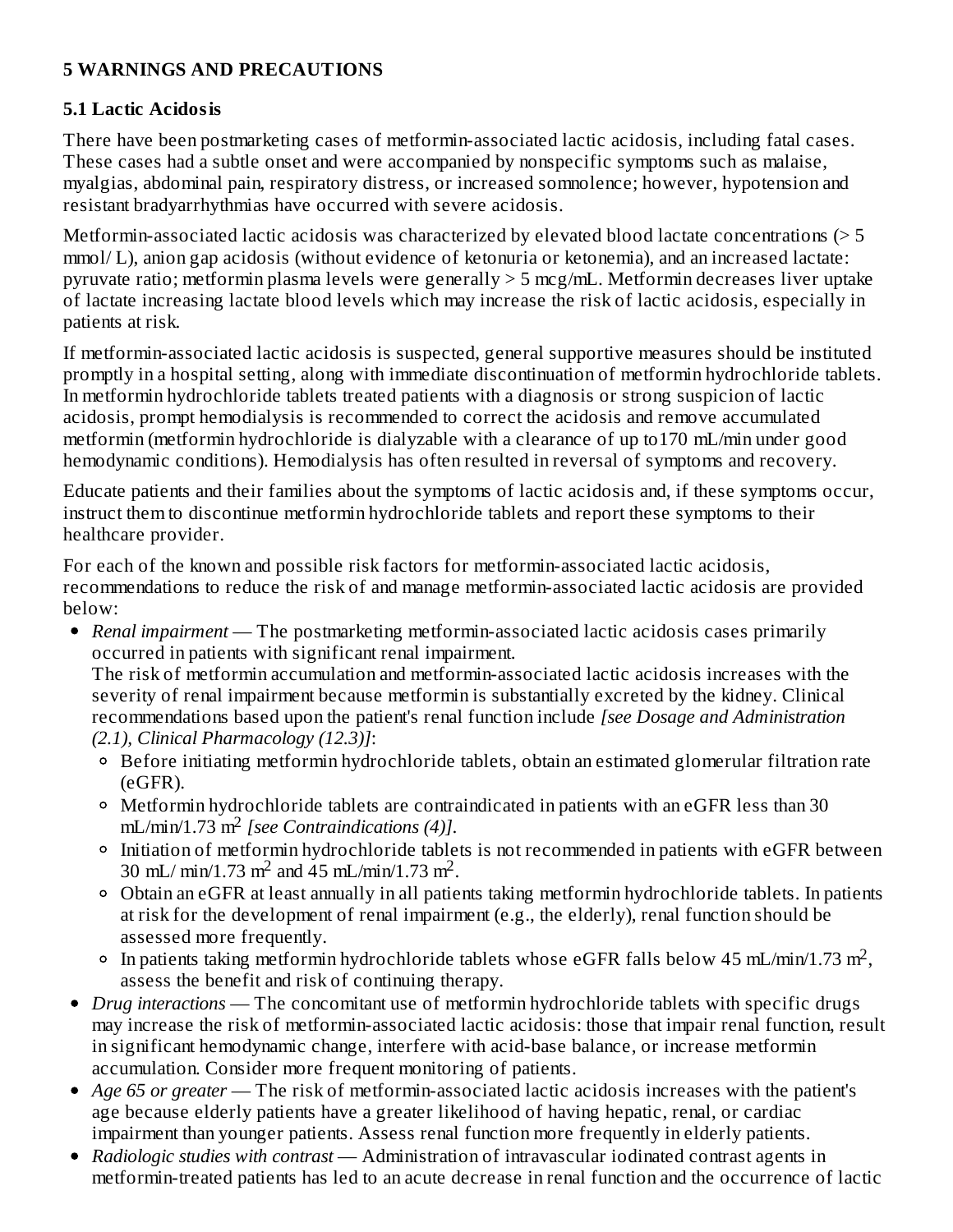acidosis. Stop metformin hydrochloride tablets at the time of, or prior to, an iodinated contrast imaging procedure in patients with an eGFR between 30 mL/min/1.73 m<sup>2</sup> and 60 mL/min/1.73 m<sup>2</sup>; in patients with a history of hepatic impairment, alcoholism or heart failure; or in patients who will be administered intra-arterial iodinated contrast. Re-evaluate eGFR 48 hours after the imaging procedure, and restart metformin hydrochloride tablets if renal function is stable.

- *Surgery and other procedures* Withholding of food and fluids during surgical or other procedures may increase the risk for volume depletion, hypotension, and renal impairment. Metformin hydrochloride tablets should be temporarily discontinued while patients have restricted food and fluid intake.
- *Hypoxic states* Several of the postmarketing cases of metformin-associated lactic acidosis occurred in the setting of acute congestive heart failure (particularly when accompanied by hypoperfusion and hypoxemia). Cardiovascular collapse (shock), acute myocardial infarction, sepsis, and other conditions associated with hypoxemia have been associated with lactic acidosis and may cause prerenal azotemia. When such an event occurs, discontinue metformin hydrochloride tablets.
- *Excessive alcohol intake* Alcohol potentiates the effect of metformin on lactate metabolism. Patients should be warned against excessive alcohol intake while receiving metformin hydrochloride tablets.
- *Hepatic impairment* Patients with hepatic impairment have developed cases of metforminassociated lactic acidosis. This may be due to impaired lactate clearance resulting in higher lactate blood levels. Therefore, avoid use of metformin hydrochloride tablets in patients with clinical or laboratory evidence of hepatic disease.

## **5.2 Vitamin B Deficiency 12**

In metformin hydrochloride tablets clinical trials of 29-week duration, a decrease to subnormal levels of previously normal serum vitamin  $\rm B_{12}$  levels was observed in approximately 7% of patients. Such decrease, possibly due to interference with  $\hbox{B}_{12}$  absorption from the  $\hbox{B}_{12}$ -intrinsic factor complex, may be associated with anemia but appears to be rapidly reversible with discontinuation of metformin hydrochloride tablets or vitamin $\rm B_{12}$  supplementation. Certain individuals (those with inadequate vitamin  $\rm B_{12}$  or calcium intake or absorption) appear to be predisposed to developing subnormal vitamin  $\rm B_{12}$ levels. Measure hematologic parameters on an annual basis and vitamin  $\rm B_{12}$  at 2 to 3 year intervals in patients on metformin hydrochloride tablets and manage any abnormalities *[see Adverse Reactions (6.1)]*.

## **5.3 Hypoglycemia with Concomitant Us e with Insulin and Insulin Secretagogues**

Insulin and insulin secretagogues (e.g., sulfonylurea) are known to cause hypoglycemia. Metformin hydrochloride tablets may increase the risk of hypoglycemia when combined with insulin and/or an insulin secretagogue. Therefore, a lower dose of insulin or insulin secretagogue may be required to minimize the risk of hypoglycemia when used in combination with metformin hydrochloride tablets *[see Drug Interactions (7)].*

## **5.4 macrovas cular Outcomes**

There have been no clinical studies establishing conclusive evidence of macrovascular risk reduction with metformin hydrochloride tablets.

## **6 ADVERSE REACTIONS**

The following adverse reactions are also discussed elsewhere in the labeling:

- Lactic Acidosis *[see Boxed Warning and Warnings and Precautions (5.1)]*
- *Kitamin* B<sub>12</sub> Deficiency *[see Warnings and Precautions (5.2)]*
- Hypoglycemia *[see Warnings and Precautions (5.3)]*

# **6.1 Clinical Studies Experience**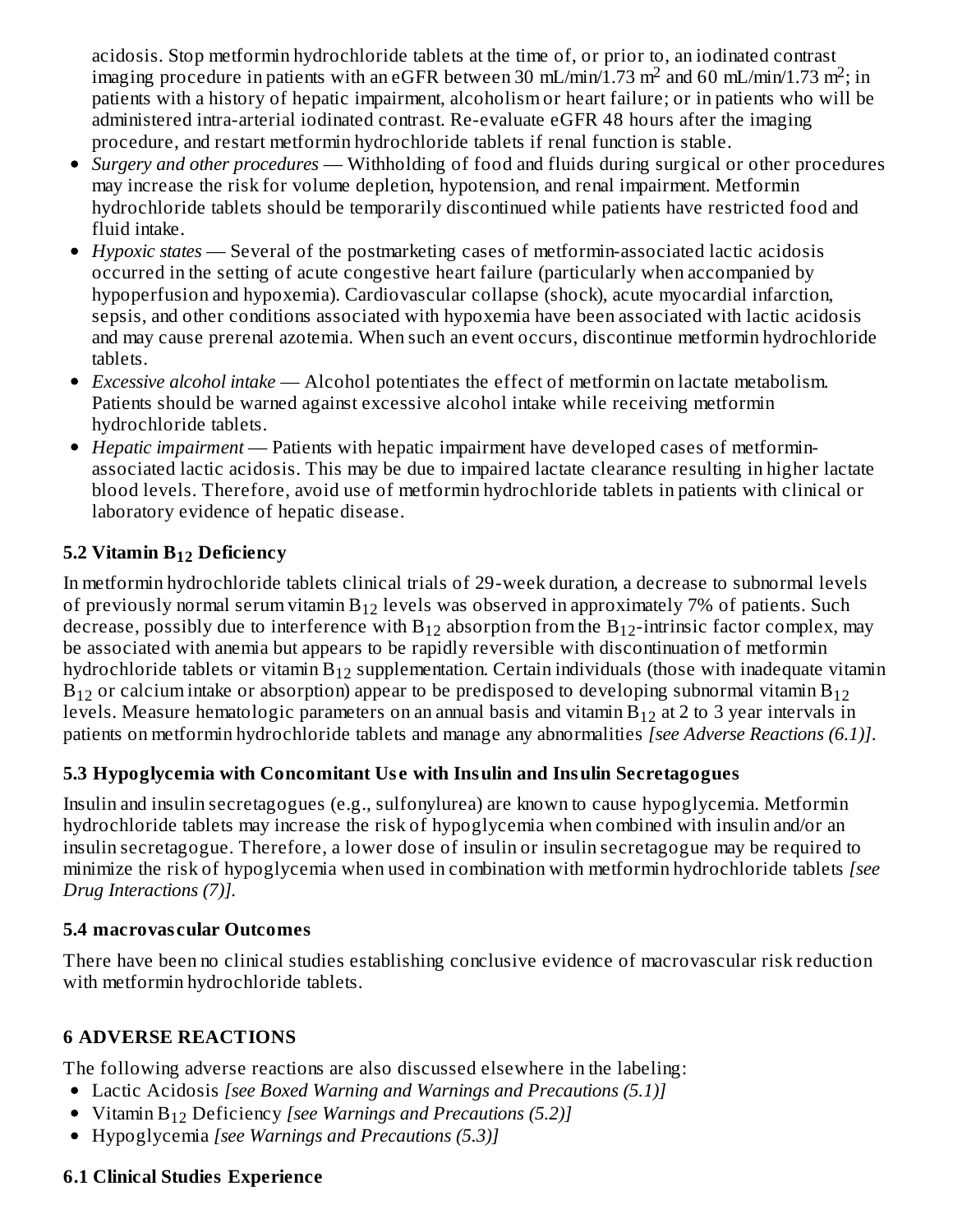Because clinical trials are conducted under widely varying conditions, adverse reaction rates observed in the clinical trials of a drug cannot be directly compared to rates in the clinical trials of another drug and may not reflect the rates observed in practice.

## Metformin Hydrochloride Tablets

In a U.S. clinical trial of metformin hydrochloride tablets in patients with type 2 diabetes mellitus, a total of 141 patients received metformin hydrochloride tablets up to 2,550 mg per day. Adverse reactions reported in greater than 5% of metformin hydrochloride tablets treated patients and that were more common than in placebo-treated patients, are listed in Table 1.

| Table 1: Adverse Reactions from a Clinical Trial of Metformin Hydrochloride Tablets |
|-------------------------------------------------------------------------------------|
| Occurring > 5% and More Common than Placebo in Patients with Type 2 diabetes        |
| <b>Mellitus</b>                                                                     |

|                      | Metformin Hydrochloride Tablets ( $n =$<br>141) | Placebo ( $n = 145$ ) |
|----------------------|-------------------------------------------------|-----------------------|
| Diarrhea             | 53%                                             | 12%                   |
| Nausea/Vomiting      | 26%                                             | 8%                    |
| Flatulence           | 12%                                             | 6%                    |
| Asthenia             | 9%                                              | 6%                    |
| Indigestion          | 7%                                              | 4%                    |
| Abdominal Discomfort | 6%                                              | 5%                    |
| Headache             | 6%                                              | 5%                    |

Diarrhea led to discontinuation of metformin hydrochloride tablets in 6% of patients. Additionally, the following adverse reactions were reported in  $\geq 1\%$  to  $\leq 5\%$  of metformin hydrochloride tablets treated patients and were more commonly reported with metformin hydrochloride tablets than placebo: abnormal stools, hypoglycemia, myalgia, lightheaded, dyspnea, nail disorder, rash, sweating increased, taste disorder, chest discomfort, chills, flu syndrome, flushing, palpitation.

In metformin hydrochloride tablets clinical trials of 29-week duration, a decrease to subnormal levels of previously normal serum vitamin  $B_{12}$  levels was observed in approximately 7% of patients.

## *Pediatric Patients*

In clinical trials with metformin hydrochloride tablets in pediatric patients with type 2 diabetes mellitus, the profile of adverse reactions was similar to that observed in adults.

## **6.2 Postmarketing Experience**

The following adverse reactions have been identified during post approval use of metformin. Because these reactions are reported voluntarily from a population of uncertain size, it is not always possible to reliably estimate their frequency or establish a causal relationship to drug exposure.

Cholestatic, hepatocellular, and mixed hepatocellular liver injury have been reported with postmarketing use of metformin.

# **7 DRUG INTERACTIONS**

Table 2 presents clinically significant drug interactions with metformin hydrochloride tablets.

## **Table 2: Clinically Significant Drug Interactions with Metformin Hydrochloride Tablets**

**Carbonic Anhydras e Inhibitors**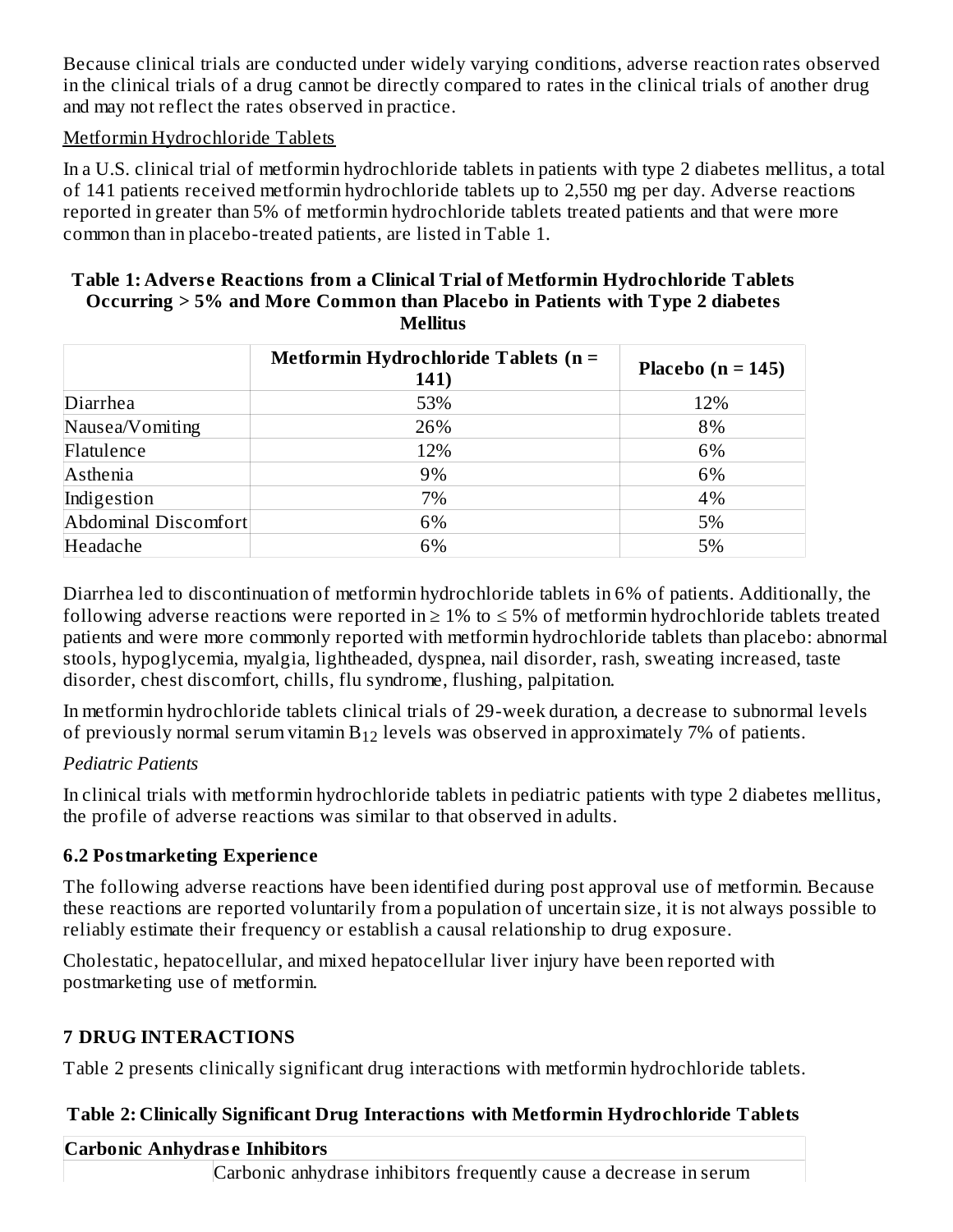| Clinical Impact:                                                     | bicarbonate and induce non-anion gap, hyperchloremic metabolic acidosis.<br>Concomitant use of these drugs with metformin hydrochloride tablets may<br>increase the risk for lactic acidosis.                                                                                                                                                                                        |  |  |  |  |  |  |
|----------------------------------------------------------------------|--------------------------------------------------------------------------------------------------------------------------------------------------------------------------------------------------------------------------------------------------------------------------------------------------------------------------------------------------------------------------------------|--|--|--|--|--|--|
|                                                                      | Intervention: Consider more frequent monitoring of these patients.                                                                                                                                                                                                                                                                                                                   |  |  |  |  |  |  |
| Examples: Topiramate, zonisamide, acetazolamide or dichlorphenamide. |                                                                                                                                                                                                                                                                                                                                                                                      |  |  |  |  |  |  |
|                                                                      | Drugs that Reduce Metformin Hydrochloride Tablets Clearance                                                                                                                                                                                                                                                                                                                          |  |  |  |  |  |  |
| <b>Clinical Impact:</b>                                              | Concomitant use of drugs that interfere with common renal tubular<br>transport systems involved in the renal elimination of metformin (e.g.,<br>organic cationic transporter-2 [OCT2] / multidrug and toxin extrusion<br>[MATE] inhibitors) could increase systemic exposure to metformin and<br>may increase the risk for lactic acidosis [see Clinical Pharmacology<br>$(12.3)$ ]. |  |  |  |  |  |  |
|                                                                      | Intervention: Consider the benefits and risks of concomitant use with metformin<br>hydrochloride tablets.                                                                                                                                                                                                                                                                            |  |  |  |  |  |  |
|                                                                      | Examples: Ranolazine, vandetanib, dolutegravir, and cimetidine.                                                                                                                                                                                                                                                                                                                      |  |  |  |  |  |  |
| <b>Alcohol</b>                                                       |                                                                                                                                                                                                                                                                                                                                                                                      |  |  |  |  |  |  |
| Clinical Impact:                                                     | Alcohol is known to potentiate the effect of metformin on lactate<br>metabolism.                                                                                                                                                                                                                                                                                                     |  |  |  |  |  |  |
|                                                                      | Warn patients against excessive alcohol intake while receiving metformin<br>Intervention: hydrochloride tablets.                                                                                                                                                                                                                                                                     |  |  |  |  |  |  |
| Insulin Secretagogues or Insulin                                     |                                                                                                                                                                                                                                                                                                                                                                                      |  |  |  |  |  |  |
|                                                                      | Coadministration of metformin hydrochloride tablets with an insulin<br>Clinical Impact: secretagogue (e.g., sulfonylurea) or insulin may increase the risk of<br>hypoglycemia.                                                                                                                                                                                                       |  |  |  |  |  |  |
| Intervention:                                                        | Patients receiving an insulin secretagogue or insulin may require lower<br>doses of the insulin secretagogue or insulin.                                                                                                                                                                                                                                                             |  |  |  |  |  |  |
| <b>Drugs Affecting Glycemic Control</b>                              |                                                                                                                                                                                                                                                                                                                                                                                      |  |  |  |  |  |  |
|                                                                      | Clinical Impact: Certain drugs tend to produce hyperglycemia and may lead to loss of<br>glycemic control.                                                                                                                                                                                                                                                                            |  |  |  |  |  |  |
|                                                                      | When such drugs are administered to a patient receiving metformin<br>hydrochloride tablets, observe the patient closely for loss of blood<br>Intervention: glucose control. When such drugs are withdrawn from a patient receiving<br>metformin hydrochloride tablets, observe the patient closely for<br>hypoglycemia.                                                              |  |  |  |  |  |  |
|                                                                      | Thiazides and other diuretics, corticosteroids, phenothiazines, thyroid<br>Examples: products, estrogens, oral contraceptives, phenytoin, nicotinic acid,<br>sympathomimetics, calcium channel blockers, and isoniazid.                                                                                                                                                              |  |  |  |  |  |  |

## **8 USE IN SPECIFIC POPULATIONS**

## **8.1 Pregnancy**

#### Risk Summary

Limited data with metformin hydrochloride tablets in pregnant women are not sufficient to determine a drug-associated risk for major birth defects or miscarriage. Published studies with metformin use during pregnancy have not reported a clear association with metformin and major birth defect or miscarriage risk *[see Data].* There are risks to the mother and fetus associated with poorly controlled diabetes mellitus in pregnancy *[see Clinical Considerations].*

No adverse developmental effects were observed when metformin was administered to pregnant Sprague Dawley rats and rabbits during the period of organogenesis at doses up to 2- and 5-times,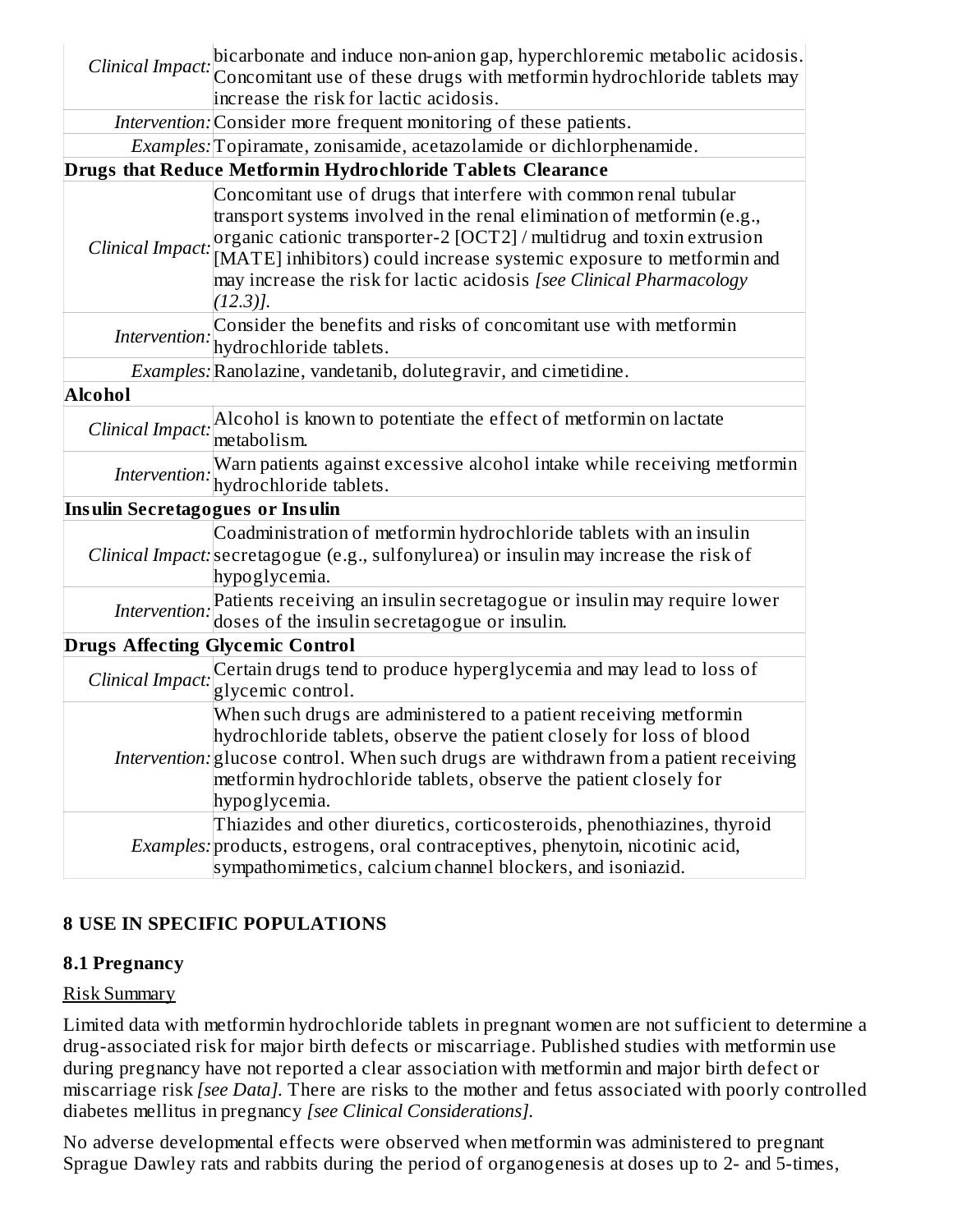respectively, a 2,550 mg clinical dose, based on body surface area *[see Data].*

The estimated background risk of major birth defects is 6% to 10% in women with pre-gestational diabetes mellitus with an HbA $_{1C}$  > 7 and has been reported to be as high as 20% to 25% in women with a  $HbA_{1C}$   $>$  10. The estimated background risk of miscarriage for the indicated population is unknown. In the U.S. general population, the estimated background risk of major birth defects and miscarriage in clinically recognized pregnancies is 2% to 4% and 15% to 20%, respectively.

## Clinical Considerations

*Disease-associated maternal and/or embryo/fetal risk*

Poorly-controlled diabetes mellitus in pregnancy increases the maternal risk for diabetic ketoacidosis, preeclampsia, spontaneous abortions, preterm delivery, stillbirth and delivery complications. Poorly controlled diabetes mellitus increases the fetal risk for major birth defects, stillbirth, and macrosomia related morbidity.

Data

## *Human Data*

Published data from post-marketing studies have not reported a clear association with metformin and major birth defects, miscarriage, or adverse maternal or fetal outcomes when metformin was used during pregnancy. However, these studies cannot definitely establish the absence of any metforminassociated risk because of methodological limitations, including small sample size and inconsistent comparator groups.

## *Animal Data*

Metformin hydrochloride did not adversely affect development outcomes when administered to pregnant rats and rabbits at doses up to 600 mg/kg/day. This represents an exposure of about 2 and 5 times a 2,550 mg clinical dose based on body surface area comparisons for rats and rabbits, respectively. Determination of fetal concentrations demonstrated a partial placental barrier to metformin.

## **8.2 Lactation**

## Risk Summary

Limited published studies report that metformin is present in human milk *[see Data].* However, there is insufficient information to determine the effects of metformin on the breastfed infant and no available information on the effects of metformin on milk production. Therefore, the developmental and health benefits of breastfeeding should be considered along with the mother's clinical need for metformin hydrochloride tablets and any potential adverse effects on the breastfed child from metformin hydrochloride tablets or from the underlying maternal condition.

## Data

Published clinical lactation studies report that metformin is present in human milk which resulted in infant doses approximately 0.11% to 1% of the maternal weight-adjusted dosage and a milk/plasma ratio ranging between 0.13 and 1. However, the studies were not designed to definitely establish the risk of use of metformin during lactation because of small sample size and limited adverse event data collected in infants.

# **8.3 Females and Males of Reproductive Potential**

Discuss the potential for unintended pregnancy with premenopausal women as therapy with metformin hydrochloride tablets may result in ovulation in some anovulatory women.

# **8.4 Pediatric Us e**

Metformin Hydrochloride Tablets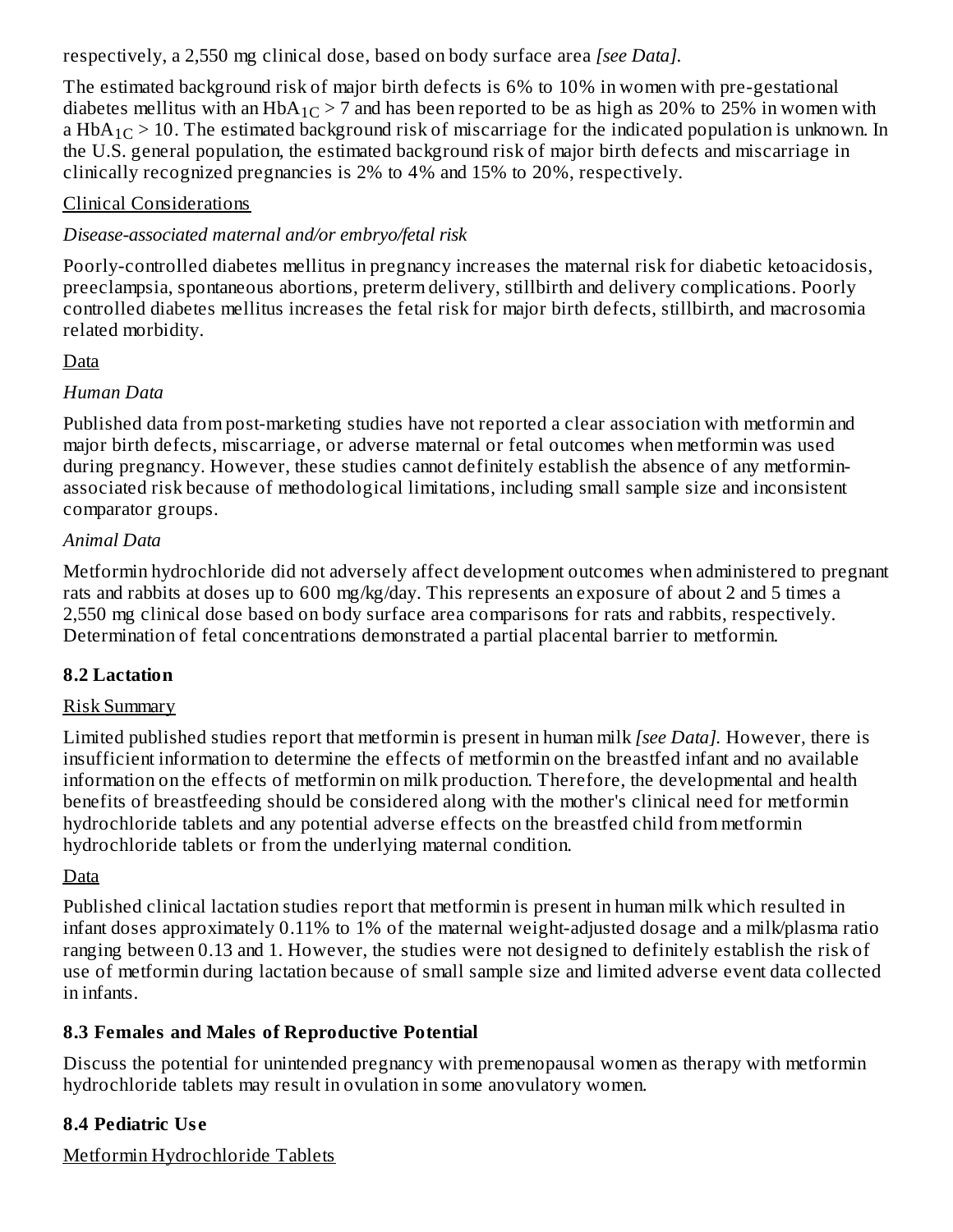The safety and effectiveness of metformin hydrochloride tablets for the treatment of type 2 diabetes mellitus have been established in pediatric patients 10 to 16 years old. Safety and effectiveness of metformin hydrochloride tablets have not been established in pediatric patients less than 10 years old.

Use of metformin hydrochloride tablets in pediatric patients 10 to 16 years old for the treatment of type 2 diabetes mellitus is supported by evidence from adequate and well-controlled studies of metformin hydrochloride tablets in adults with additional data from a controlled clinical study in pediatric patients 10 to 16 years old with type 2 diabetes mellitus, which demonstrated a similar response in glycemic control to that seen in adults *[see Clinical Studies (14.1)]*. In this study, adverse reactions were similar to those described in adults. A maximum daily dose of 2,000 mg of metformin hydrochloride tablets is recommended. *[See Dosage and Administration (2.2).]*

# **8.5 Geriatric Us e**

Controlled clinical studies of metformin hydrochloride tablets did not include sufficient numbers of elderly patients to determine whether they respond differently from younger patients. In general, dose selection for an elderly patient should be cautious, usually starting at the low end of the dosing range, reflecting the greater frequency of decreased hepatic, renal, or cardiac function, and of concomitant disease or other drug therapy and the higher risk of lactic acidosis. Assess renal function more frequently in elderly patients *[see Warnings and Precautions (5.1)]*.

## **8.6 Renal Impairment**

Metformin is substantially excreted by the kidney, and the risk of metformin accumulation and lactic acidosis increases with the degree of renal impairment. Metformin hydrochloride tablets are contraindicated in severe renal impairment, patients with an estimated glomerular filtration rate (eGFR) below 30 mL/min/1.73 m<sup>2</sup> [see Dosage and Administration (2.3), Contraindications (4), Warnings and *Precautions (5.1), and Clinical Pharmacology (12.3)]*.

## **8.7 Hepatic Impairment**

Use of metformin in patients with hepatic impairment has been associated with some cases of lactic acidosis. Metformin hydrochloride tablets are not recommended in patients with hepatic impairment. *[see Warnings and Precautions (5.1)]*.

## **10 OVERDOSAGE**

Overdose of metformin hydrochloride has occurred, including ingestion of amounts greater than 50 grams. Hypoglycemia was reported in approximately 10% of cases, but no causal association with metformin has been established. Lactic acidosis has been reported in approximately 32% of metformin overdose cases *[see Warnings and Precautions (5.1)]*. Metformin is dialyzable with a clearance of up to 170 mL/min under good hemodynamic conditions. Therefore, hemodialysis may be useful for removal of accumulated drug from patients in whom metformin overdosage is suspected.

## **11 DESCRIPTION**

Metformin hydrochloride tablets, USP contain the antihyperglycemic agent metformin, which is a biguanide, in the form of monohydrochloride. The chemical name of metformin hydrochloride is *N,N*dimethylimidodicarbonimidic diamide hydrochloride. The structural formula is as shown below: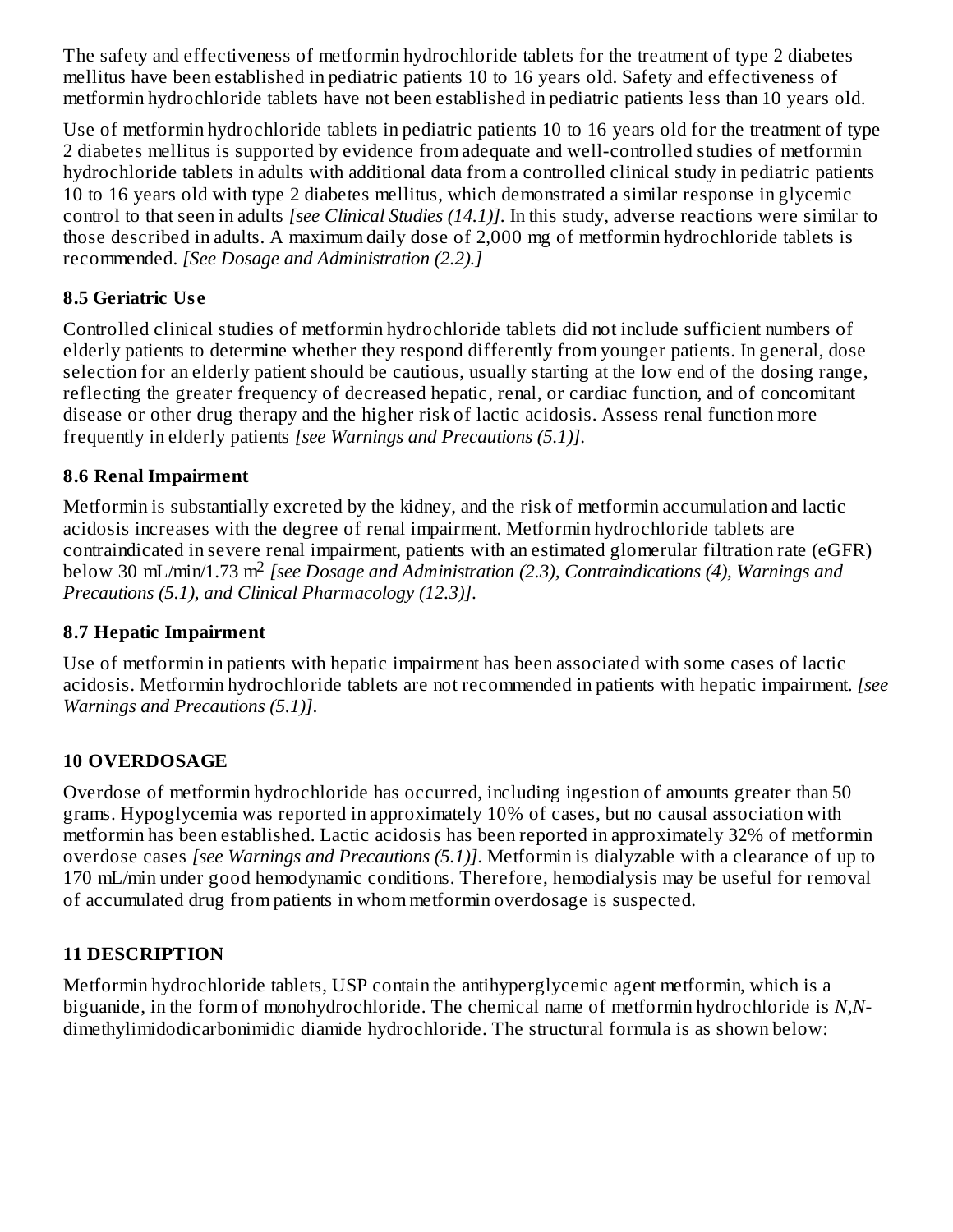

Metformin hydrochloride is a white to off-white crystalline compound with a molecular formula of  $C_4H_{11}N_5\cdot HCl$  and a molecular weight of 165.63. It is freely soluble in water and is practically insoluble in acetone, ether, and chloroform. The pKa of metformin is 12.4. The pH of a 1% aqueous solution of metformin hydrochloride is 6.68. Metformin hydrochloride tablets, USP contain 500 mg, 850 mg or 1,000 mg of metformin hydrochloride, which is equivalent to 389.93 mg, 662.88 mg, 779.86 mg metformin base, respectively. Each tablet contains the inactive ingredients povidone and magnesium stearate. In addition, the coating for the 500 mg, 850 mg and 1,000 mg tablets contains hypromellose and polyethylene glycol.

## **12 CLINICAL PHARMACOLOGY**

#### **12.1 mechanism of Action**

Metformin is an antihyperglycemic agent which improves glucose tolerance in patients with type 2 diabetes mellitus, lowering both basal and postprandial plasma glucose. Metformin decreases hepatic glucose production, decreases intestinal absorption of glucose, and improves insulin sensitivity by increasing peripheral glucose uptake and utilization. With metformin therapy, insulin secretion remains unchanged while fasting insulin levels and day-long plasma insulin response may decrease.

#### **12.3 Pharmacokinetics**

#### *Absorption*

The absolute bioavailability of a metformin hydrochloride 500 mg tablet given under fasting conditions is approximately 50% to 60%. Studies using single oral doses of metformin hydrochloride tablets 500 to 1,500 mg and 850 to 2,550 mg, indicate that there is a lack of dose proportionality with increasing doses, which is due to decreased absorption rather than an alteration in elimination. At usual clinical doses and dosing schedules of metformin hydrochloride tablets, steady state plasma concentrations of metformin are reached within 24 to 48 hours and are generally  $\leq 1$  µg/mL.

*Effect of food:* Food decreases the extent of absorption and slightly delays the absorption of metformin, as shown by approximately a 40% lower mean peak plasma concentration (C $_{\rm max}$ ), a 25% lower area under the plasma concentration versus time curve (AUC), and a 35-minute prolongation of time to peak plasma concentration (T $_{\rm max}$ ) following administration of a single 850 mg tablet of metformin hydrochloride with food, compared to the same tablet strength administered fasting.

#### *Distribution*

The apparent volume of distribution (V/F) of metformin following single oral doses of metformin hydrochloride tablets 850 mg averaged  $654 \pm 358$  L. Metformin is negligibly bound to plasma proteins. Metformin partitions into erythrocytes, most likely as a function of time.

#### *Metabolism*

Intravenous single-dose studies in normal subjects demonstrate that metformin is excreted unchanged in the urine and does not undergo hepatic metabolism (no metabolites have been identified in humans) nor biliary excretion.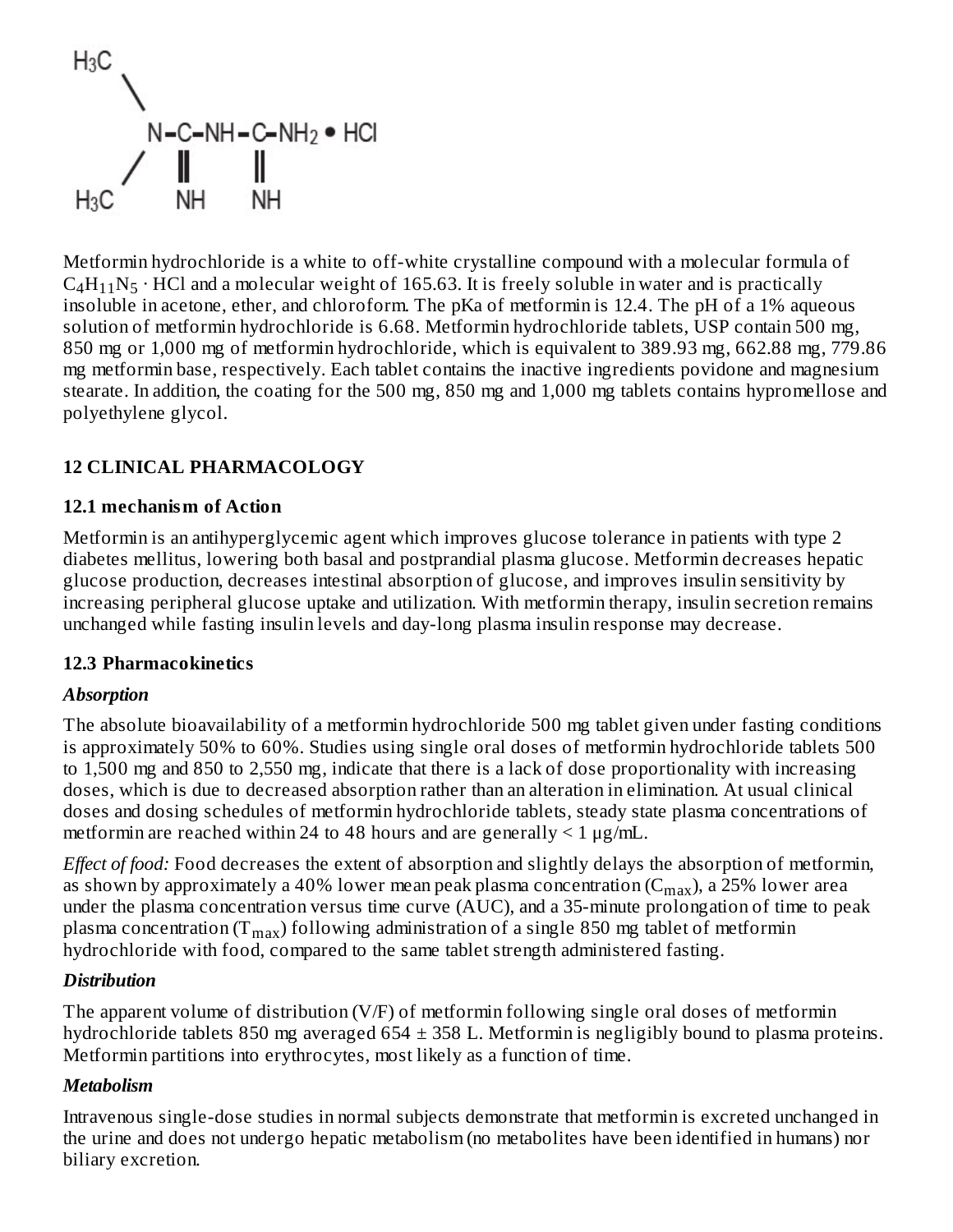## *Elimination*

Renal clearance *(see Table 3)* is approximately 3.5 times greater than creatinine clearance, which indicates that tubular secretion is the major route of metformin elimination. Following oral administration, approximately 90% of the absorbed drug is eliminated via the renal route within the first 24 hours, with a plasma elimination half-life of approximately 6.2 hours. In blood, the elimination halflife is approximately 17.6 hours, suggesting that the erythrocyte mass may be a compartment of distribution.

## **Specific Populations**

## *Renal Impairment*

In patients with decreased renal function the plasma and blood half-life of metformin is prolonged and the renal clearance is decreased *(see Table 2) [See Dosage and Administration (2.3), Contraindications (4), Warnings and Precautions (5.1) and Use in Specific Populations (8.6)]*.

## *Hepatic Impairment*

No pharmacokinetic studies of metformin have been conducted in patients with hepatic impairment *[See Warnings and Precautions (5.1) and Use in Specific Populations (8.7)]*.

## *Geriatrics*

Limited data from controlled pharmacokinetic studies of metformin hydrochloride tablets in healthy elderly subjects suggest that total plasma clearance of metformin is decreased, the half-life is prolonged, and  $\rm{C_{max}}$  is increased, compared to healthy young subjects. It appears that the change in metformin pharmacokinetics with aging is primarily accounted for by a change in renal function *(see Table 3)*. *[See Warnings and Precautions (5.1) and Use in Specific Populations (8.5)]*.

| <b>Subject Groups: Metformin</b><br><b>Hydrochloride Tablets Dose*</b><br>(number of subjects) | $C_{\text{max}}^{\dagger}$<br>(mcg/mL) | $T_{max}$ <sup>‡</sup><br>(hrs)                                   | <b>Renal Clearance</b><br>(mL/min) |
|------------------------------------------------------------------------------------------------|----------------------------------------|-------------------------------------------------------------------|------------------------------------|
| Healthy, nondiabetic adults:                                                                   |                                        |                                                                   |                                    |
| 500 mg single dose $(24)$                                                                      |                                        | $1.03 (\pm 0.33)   2.75 (\pm 0.81)  $                             | 600 $(\pm 132)$                    |
| 850 mg single dose $(74)^8$                                                                    |                                        | 1.60 $(\pm 0.38)$ 2.64 $(\pm 0.82)$                               | 552 $(\pm 139)$                    |
| 850 mg three times daily for 19<br>doses <sup>(1</sup> $(9)$ )                                 |                                        | $2.01 (\pm 0.42)   1.79 (\pm 0.94)  $                             | 642 ( $\pm$ 173)                   |
| Adults with type 2 diabetes                                                                    |                                        |                                                                   |                                    |
| mellitus:                                                                                      |                                        |                                                                   |                                    |
| 850 mg single dose (23)                                                                        |                                        | 1.48 ( $\pm$ 0.5) 3.32 ( $\pm$ 1.08)                              | 491 $(\pm 138)$                    |
| 850 mg three times daily for 19<br>doses <sup>¶</sup> (9)                                      |                                        | 1.90 ( $\pm$ 0.62) 2.01 ( $\pm$ 1.22)                             | 550 $(\pm 160)$                    |
| $E$ lderly $^{\#}$ , healthy nondiabetic                                                       |                                        |                                                                   |                                    |
| adults:                                                                                        |                                        |                                                                   |                                    |
| 850 mg single dose (12)                                                                        |                                        | $2.45 \left( \pm 0.70 \right) \vert 2.71 \left( \pm 1.05 \right)$ | 412 ( $\pm$ 98)                    |
| <b>Renal-impaired adults:</b>                                                                  |                                        |                                                                   |                                    |
| 850 mg single dose                                                                             |                                        |                                                                   |                                    |
| <b>Mild</b> ( $CL_{cr}^{\text{p}} 61$ to 90 mL/min) (5)                                        |                                        | 1.86 ( $\pm$ 0.52) 3.20 ( $\pm$ 0.45)                             | 384 $(\pm 122)$                    |
| <b>Moderate</b> ( $CL_{cr}$ 31 to 60 mL/min)<br>(4)                                            |                                        | 4.12 ( $\pm$ 1.83) 3.75 ( $\pm$ 0.50)                             | 108 $(\pm 57)$                     |
| <b>Severe</b> ( $CL_{cr}$ 10 to 30 mL/min) (6)                                                 |                                        | $3.93 (\pm 0.92)   4.01 (\pm 1.10)$                               | 130 ( $\pm$ 90)                    |

### **Table 3: Select Mean (± S.D.) Metformin Pharmacokinetic Parameters Following Single or Multiple Oral Dos es of Metformin Hydrochloride Tablets**

\* All doses given fasting except the first 18 doses of the multiple dose studies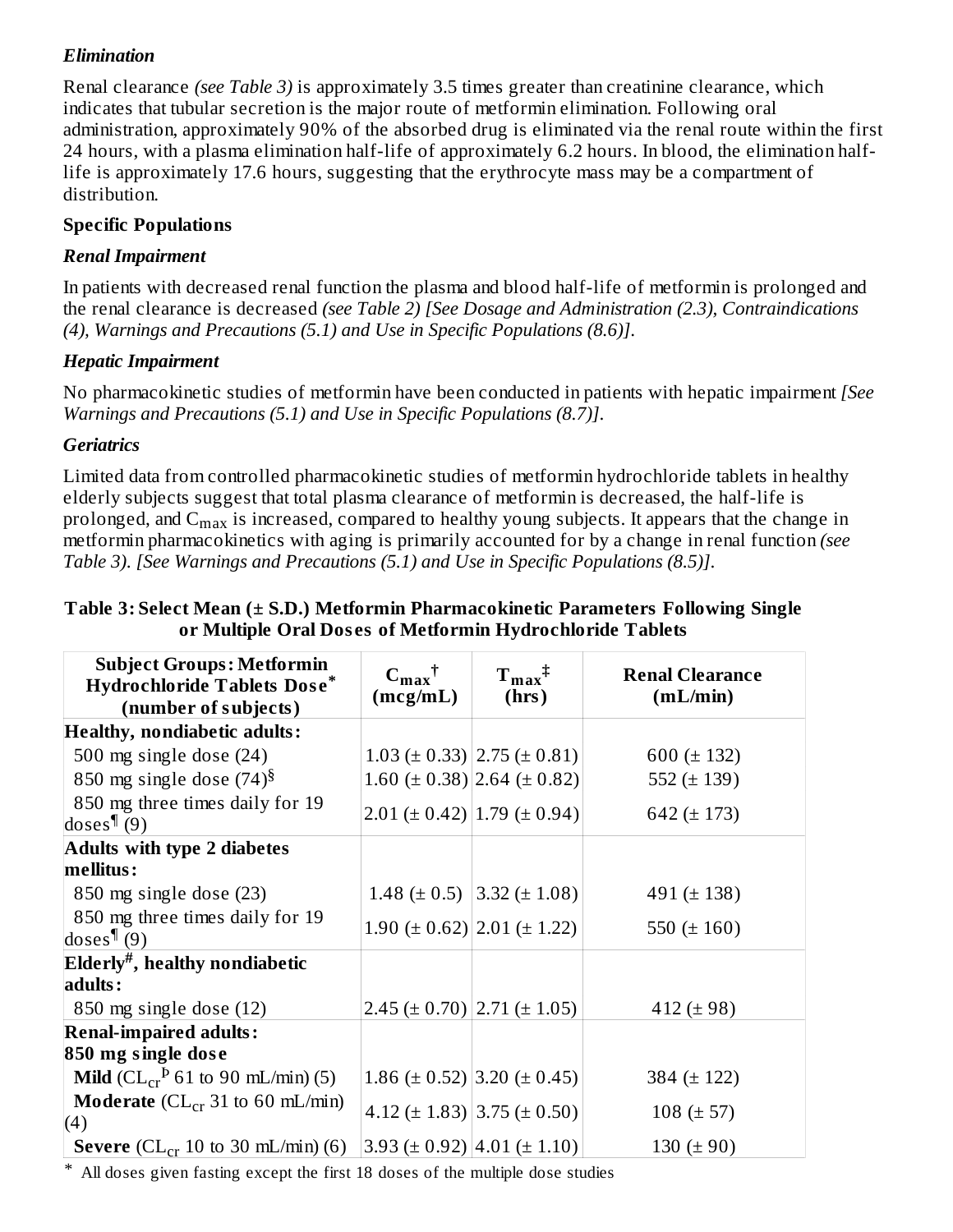- † Peak plasma concentration
- ‡ Time to peak plasma concentration
- § Combined results (average means) of five studies: mean age 32 years (range 23 to 59 years)
- ¶ Kinetic study done following dose 19, given fasting
- # Elderly subjects, mean age 71 years (range 65 to 81 years)
- $\rm \Phi$  CLcr = creatinine clearance normalized to body surface area of 1.73 m<sup>2</sup>

### *Pediatrics*

After administration of a single oral metformin hydrochloride 500 mg tablet with food, geometric mean metformin C $_{\rm max}$  and AUC differed less than 5% between pediatric type 2 diabetic patients (12 to 16 years of age) and gender- and weight-matched healthy adults (20 to 45 years of age), all with normal renal function.

### **Gender**

Metformin pharmacokinetic parameters did not differ significantly between normal subjects and patients with type 2 diabetes mellitus when analyzed according to gender (males  $= 19$ , females  $= 16$ ).

#### **Race**

No studies of metformin pharmacokinetic parameters according to race have been performed.

#### **Drug Interactions**

#### *In Vivo Assessment of Drug Interactions*

| <b>Coadministered</b><br>Drug                                                | Dose of<br>Coadministered<br>Drug <sup>*</sup>                                        | Dose of<br>Metformin <sup>*</sup> | <b>Geometric Mean Ratio</b><br>(ratio with/without coadministered<br>drug)<br>No Effect = $1.00$ |                   |                       |
|------------------------------------------------------------------------------|---------------------------------------------------------------------------------------|-----------------------------------|--------------------------------------------------------------------------------------------------|-------------------|-----------------------|
|                                                                              |                                                                                       |                                   |                                                                                                  | $AUC^{\dagger}$   | $C_{\frac{max}{max}}$ |
|                                                                              | No dosing adjustments required for the following:                                     |                                   |                                                                                                  |                   |                       |
| Glyburide                                                                    | $5 \text{ mg}$                                                                        | 850 mg                            | metformin                                                                                        | $0.91^{\ddagger}$ | $0.93^{\ddagger}$     |
| Furosemide                                                                   | $40$ mg                                                                               | 850 mg                            | metformin $1.09^{\ddagger}$                                                                      |                   | $1.22^{\ddagger}$     |
| Nifedipine                                                                   | $10 \text{ mg}$                                                                       | 850 mg                            | metformin                                                                                        | 1.16              | 1.21                  |
| Propranolol                                                                  | $40$ mg                                                                               | $850$ mg                          | metformin                                                                                        | 0.90              | 0.94                  |
| Ibuprofen                                                                    | 400 mg                                                                                | 850 mg                            | metformin $1.05^{\ddagger}$                                                                      |                   | $1.07^{\ddagger}$     |
|                                                                              | Cationic drugs eliminated by renal tubular secretion may reduce metformin elimination |                                   |                                                                                                  |                   |                       |
|                                                                              | [See Warnings and Precautions (5.1) and Drug Interactions (7).]                       |                                   |                                                                                                  |                   |                       |
| Cimetidine                                                                   | $400$ mg                                                                              | 850 mg                            | metformin                                                                                        | 1.40              | 1.61                  |
| Carbonic anhydrase inhibitors may cause metabolic acidosis [See Warnings and |                                                                                       |                                   |                                                                                                  |                   |                       |
|                                                                              | Precautions (5.1) and Drug Interactions (7).]                                         |                                   |                                                                                                  |                   |                       |
| Topiramate                                                                   | 100 mg <sup>§</sup>                                                                   | 500 mg <sup>§</sup>               | metformin                                                                                        | 1.25 <sup>8</sup> | 1.17                  |

\* All metformin and coadministered drugs were given as single doses

 $\dagger$  AUC = AUC (INF)

‡ Ratio of arithmetic means

 $\S$  At steady state with topiramate 100 mg every 12 hours and metformin 500 mg every 12 hours; AUC  $= AUC_{0-12 h}$ 

### **Table 5: Effect of Metformin on Coadministered Drug Systemic Exposure**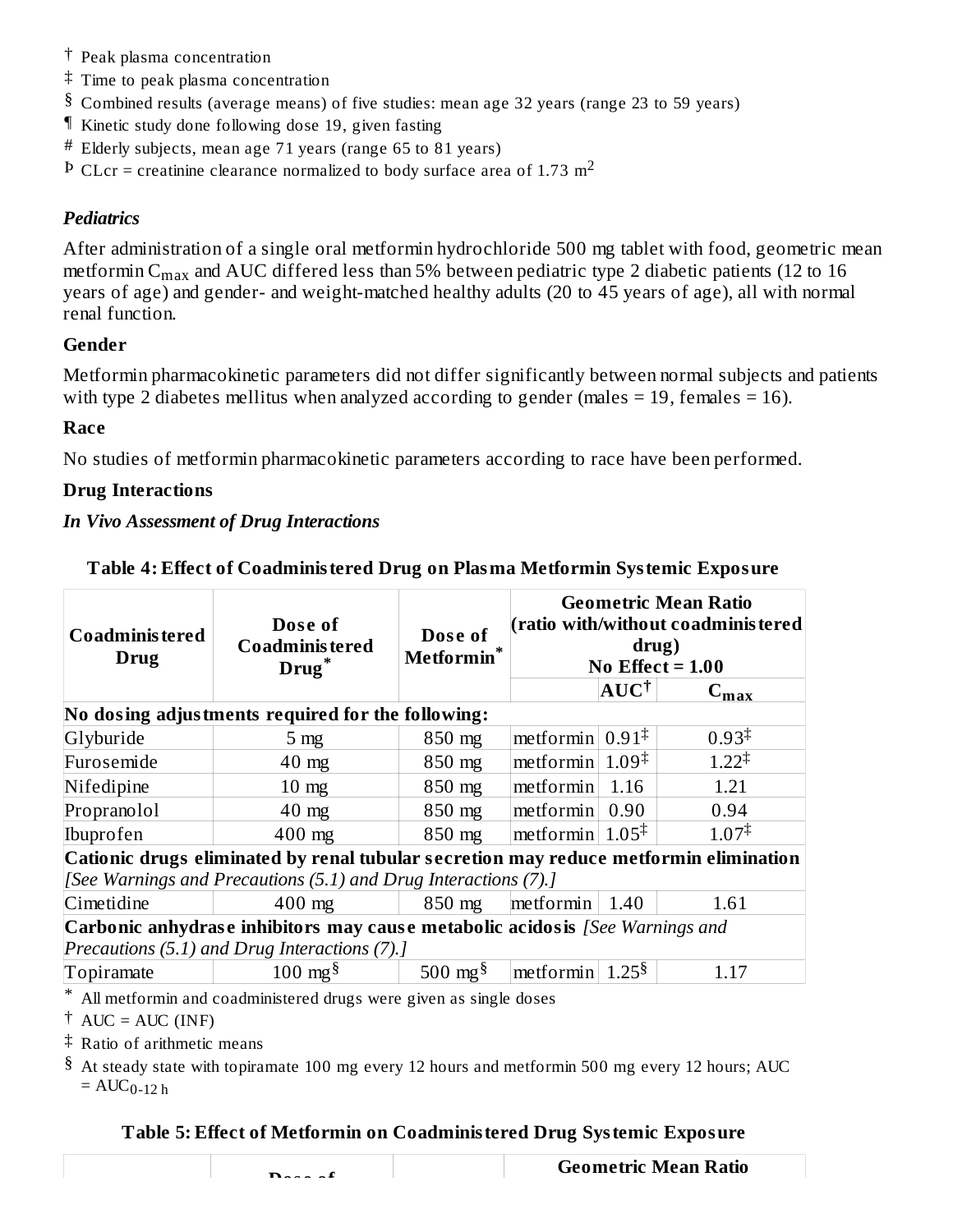| Coadminis tered<br>Drug | DOSE OI<br>Coadministered                         | Dose of<br>Metformin* | (ratio with/without metformin)<br>No Effect = $1.00$ |                     |                     |  |  |  |
|-------------------------|---------------------------------------------------|-----------------------|------------------------------------------------------|---------------------|---------------------|--|--|--|
|                         | Drug <sup>*</sup>                                 |                       |                                                      | $AUC^{\dagger}$     | $C_{\text{max}}$    |  |  |  |
|                         | No dosing adjustments required for the following: |                       |                                                      |                     |                     |  |  |  |
| Glyburide               | $5 \text{ mg}$                                    | 850 mg                | glyburide                                            | $0.78^{\ddagger}$   | $0.63^{\ddagger}$   |  |  |  |
| Furosemide              | $40 \text{ mg}$                                   | 850 mg                | furosemide                                           | $0.87^{\ddagger}$   | $0.69^{\ddagger}$   |  |  |  |
| Nifedipine              | $10 \text{ mg}$                                   | 850 mg                | nifedipine                                           | 1.10 <sup>8</sup>   | 1.08                |  |  |  |
| Propranolol             | $40 \text{ mg}$                                   | 850 mg                | propranolol $1.01§$                                  |                     | 1.02                |  |  |  |
| Ibuprofen               | 400 mg                                            | 850 mg                | ibuprofen                                            | $0.97$ <sup>1</sup> | $1.01$ <sup>1</sup> |  |  |  |
| Cimetidine              | $400$ mg                                          | 850 mg                | cimetidine                                           | $0.95^{8}$          | 1.01                |  |  |  |

\* All metformin and coadministered drugs were given as single doses

† AUC = AUC (INF) unless otherwise noted

‡ Ratio of arithmetic means, p-value of difference < 0.05

§ AUC (0-24 hr) reported

¶ Ratio of arithmetic means

## **13 NONCLINICAL TOXICOLOGY**

## **13.1 Carcinogenesis, Mutagenesis, Impairment of Fertility**

Long-term carcinogenicity studies have been performed in rats (dosing duration of 104 weeks) and mice (dosing duration of 91 weeks) at doses up to and including 900 mg/kg/day and 1,500 mg/kg/day, respectively. These doses are both approximately 3 times the maximum recommended human daily dose of 2,550 mg based on body surface area comparisons. No evidence of carcinogenicity with metformin was found in either male or female mice. Similarly, there was no tumorigenic potential observed with metformin in male rats. There was, however, an increased incidence of benign stromal uterine polyps in female rats treated with 900 mg/kg/day.

There was no evidence of a mutagenic potential of metformin in the following *in vitro* tests: Ames test (*S. typhimurium*), gene mutation test (mouse lymphoma cells), or chromosomal aberrations test (human lymphocytes). Results in the *in vivo* mouse micronucleus test were also negative.

Fertility of male or female rats was unaffected by metformin when administered at doses as high as 600 mg/kg/ day, which is approximately 2 times the maximum recommended human daily dose of 2,550 mg based on body surface area comparisons.

## **14 CLINICAL STUDIES**

#### **14.1 metformin Hydrochloride Tablets**

#### Adult Clinical Studies

A double-blind, placebo-controlled, multicenter US clinical trial involving obese patients with type 2 diabetes mellitus whose hyperglycemia was not adequately controlled with dietary management alone (baseline fasting plasma glucose [FPG] of approximately 240 mg/dL) was conducted. Patients were treated with metformin hydrochloride tablets (up to 2,550 mg/day) or placebo for 29 weeks. The results are presented in Table 6.

#### **Table 6: Mean Change in Fasting Plasma Glucos e and HbA at Week 29 Comparing 1cMetformin Hydrochloride Tablets vs Placebo in Patients with Type 2 diabetes Mellitus**

|            | Metformin Hydrochloride Tablets<br>$(n = 141)$ | <b>Placebo</b><br>$(n = 145)$ | p-Value |
|------------|------------------------------------------------|-------------------------------|---------|
| FPG(mg/dL) |                                                |                               |         |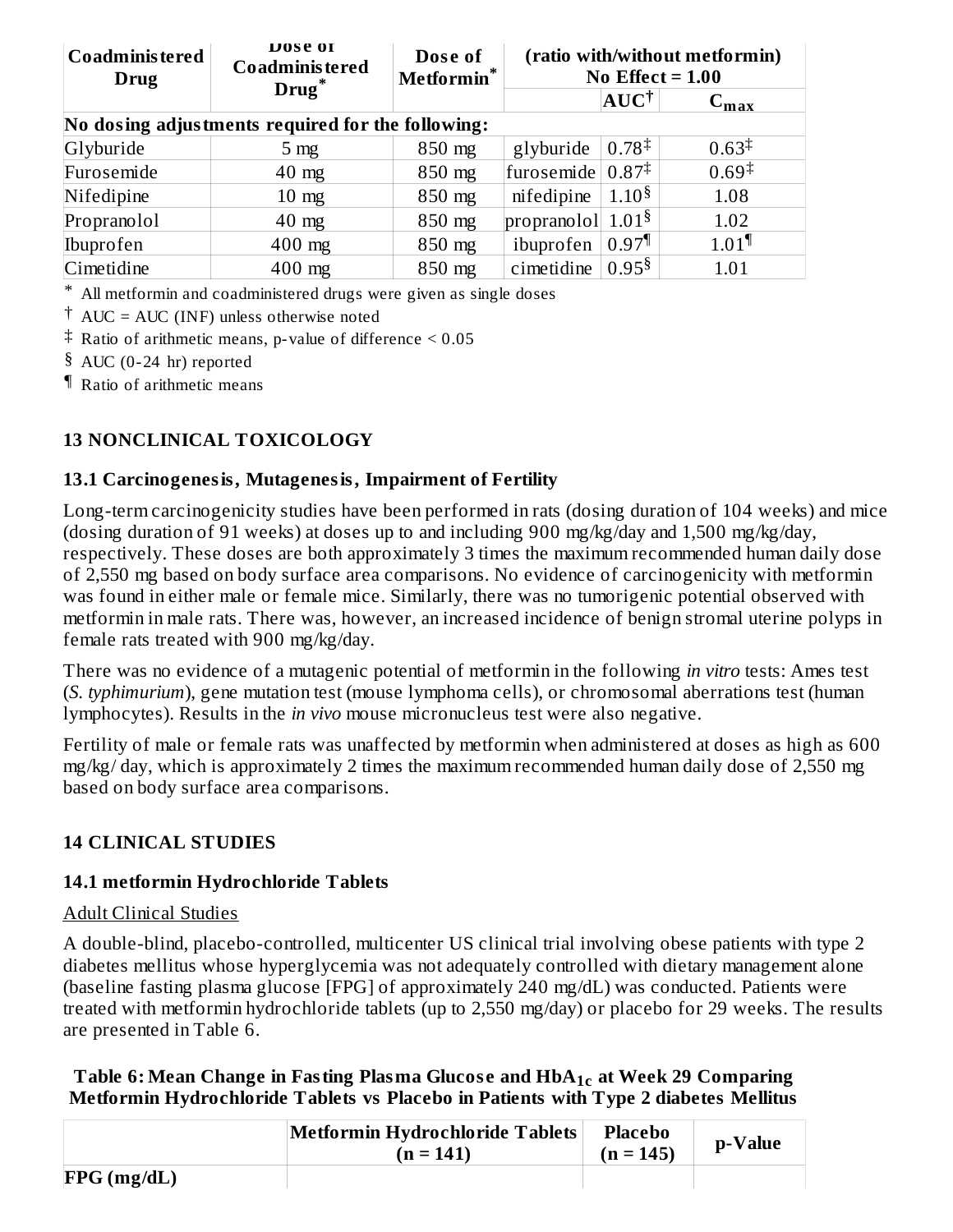| <b>Baseline</b>         | 241.5   | 237.7 | $NS^*$ |
|-------------------------|---------|-------|--------|
| Change at FINAL VISIT   | $-53.0$ | 6.3   | 0.001  |
| Hemoglobin $A_{1c}$ (%) |         |       |        |
| <b>Baseline</b>         | 8.4     | 8.2   | $NS^*$ |
| Change at FINAL VISIT   | $-1.4$  | 0.4   | 0.001  |

\* Not statistically significant

Mean baseline body weight was 201 lbs and 206 lbs in the metformin hydrochloride tablets and placebo arms, respectively. Mean change in body weight from baseline to week 29 was -1.4 lbs and -2.4 lbs in the metformin hydrochloride tablets and placebo arms, respectively. A 29-week, double-blind, placebocontrolled study of metformin hydrochloride tablets and glyburide, alone and in combination, was conducted in obese patients with type 2 diabetes mellitus who had failed to achieve adequate glycemic control while on maximum doses of glyburide (baseline FPG of approximately 250 mg/dL). Patients randomized to the combination arm started therapy with metformin hydrochloride tablets 500 mg and glyburide 20 mg. At the end of each week of the first 4 weeks of the trial, these patients had their dosages of metformin hydrochloride tablets increased by 500 mg if they had failed to reach target fasting plasma glucose. After week 4, such dosage adjustments were made monthly, although no patient was allowed to exceed metformin hydrochloride tablets 2,500 mg. Patients in the metformin hydrochloride tablets only arm (metformin plus placebo) discontinued glyburide and followed the same titration schedule. Patients in the glyburide arm continued the same dose of glyburide. At the end of the trial, approximately 70% of the patients in the combination group were taking metformin hydrochloride tablets 2,000 mg/glyburide 20 mg or metformin hydrochloride tablets 2,500 mg/glyburide 20 mg. The results are displayed in Table 7.

#### **Table 7: Mean Change in Fasting Plasma Glucos e and HbA at Week 29 Comparing 1c Metformin Hydrochloride Tablets/Glyburide (Comb) vs Glyburide (Glyb) vs Metformin Hydrochloride Tablets (Met): in Patients with Type 2 diabetes Mellitus with Inadequate Glycemic Control on Glyburide**

|                                       | Comb           | Glyb           | Met            | p-Values        |                       |                |
|---------------------------------------|----------------|----------------|----------------|-----------------|-----------------------|----------------|
|                                       | $(n =$<br>213) | $(n =$<br>209) | $(n =$<br>210) | Glyb vs<br>Comb | <b>Met vs</b><br>Comb | Met vs<br>Glyb |
| <b>Fasting Plasma Glucose (mg/dL)</b> |                |                |                |                 |                       |                |
| <b>Baseline</b>                       | 250.5          | 247.5          | 253.9          | $NS^*$          | $NS^*$                | $NS^*$         |
| Change at FINAL VISIT                 | $-63.5$        | 13.7           | $-0.9$         | 0.001           | 0.001                 | 0.025          |
| Hemoglobin $A_{1c}$ (%)               |                |                |                |                 |                       |                |
| <b>Baseline</b>                       | 8.8            | 8.5            | 8.9            | $NS^*$          | $NS^*$                | 0.007          |
| Change at FINAL VISIT                 | $-1.7$         | 0.2            | $-0.4$         | 0.001           | 0.001                 | 0.001          |

\* Not statistically significant

Mean baseline body weight was 202 lbs, 203 lbs, and 204 lbs in the metformin hydrochloride tablets/glyburide, glyburide, and metformin hydrochloride tablets arms, respectively. Mean change in body weight from baseline to week 29 was 0.9 lbs, -0.7 lbs, and -8.4 lbs in the metformin hydrochloride tablets/glyburide, glyburide, and metformin hydrochloride tablets arms, respectively.

#### Pediatric Clinical Studies

A double-blind, placebo-controlled study in pediatric patients aged 10 to 16 years with type 2 diabetes mellitus (mean FPG 182.2 mg/dL), treatment with metformin hydrochloride tablets (up to 2,000 mg/day) for up to 16 weeks (mean duration of treatment 11 weeks) was conducted. The results are displayed in Table 8.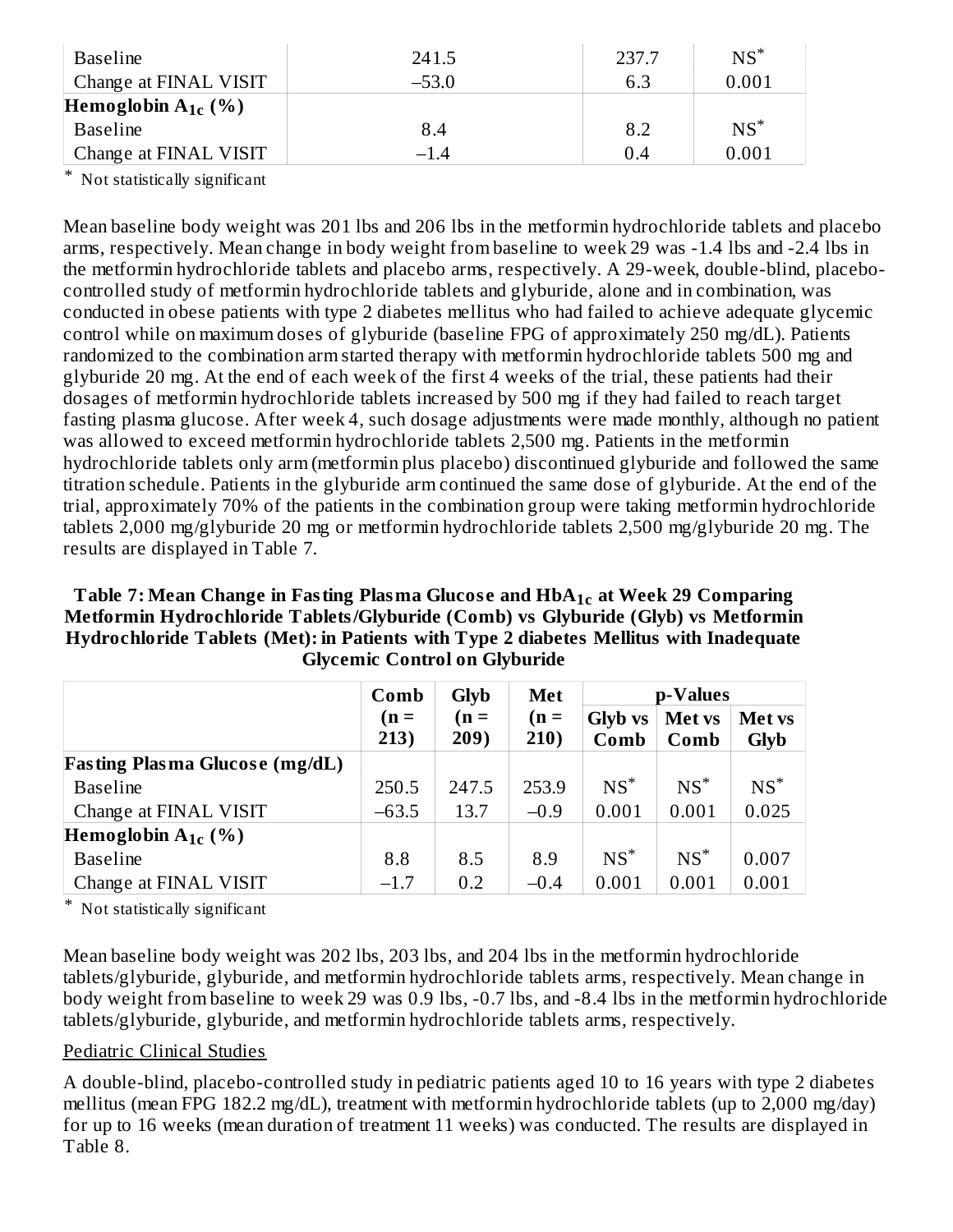**Table 8: Mean Change in Fasting Plasma Glucos e at Week 16 Comparing Metformin Hydrochloride Tablets vs Placebo in Pediatric Patients with Type 2 diabetes Mellitus \***

|                       | <b>Metformin Hydrochloride</b><br><b>Tablets</b> | <b>Placebo</b> | p-Value      |
|-----------------------|--------------------------------------------------|----------------|--------------|
| FPG(mg/dL)            | $(n = 37)$                                       | $(n = 36)$     |              |
| <b>Baseline</b>       | 162.4                                            | 192.3          |              |
| Change at FINAL VISIT | $-42.9$                                          | 21.4           | $\leq 0.001$ |

\* Pediatric patients mean age 13.8 years (range 10 to 16 years)

Mean baseline body weight was 205 lbs and 189 lbs in the metformin hydrochloride tablets and placebo arms, respectively. Mean change in body weight from baseline to week 16 was -3.3 lbs and -2.0 lbs in the metformin hydrochloride tablets and placebo arms, respectively.

### **16 HOW SUPPLIED/STORAGE AND HANDLING**

#### **16.1 How Supplied**

Metformin hydrochloride tablets USP, **500 mg** are round white tablets, debossed with "500" on one side.

They are available as follows:

Bottles of 100 NDC 51224-020-50 Bottles of 500 NDC 51224-020-60 Bottles of 1,000 NDC 51224-020-70

Metformin hydrochloride tablets USP, **850 mg** are round white tablets, debossed with "850" on one side.

They are available as follows:

Bottles of 100 NDC 51224-120-50 Bottles of 500 NDC 51224-120-60 Bottles of 1,000 NDC 51224-120-70

Metformin hydrochloride tablets USP, **1,000 mg** are oval white tablets, debossed with "10|00" on one side.

They are available as follows:

Bottles of 100 NDC 51224-220-50 Bottles of 500 NDC 51224-220-60 Bottles of 1,000 NDC 51224-220-70

#### **16.2 Storage**

Store at 20° to 25°C (68° to 77°F); excursions permitted from 15° to 30°C (59° to 86°F). [See USP Controlled Room Temperature.]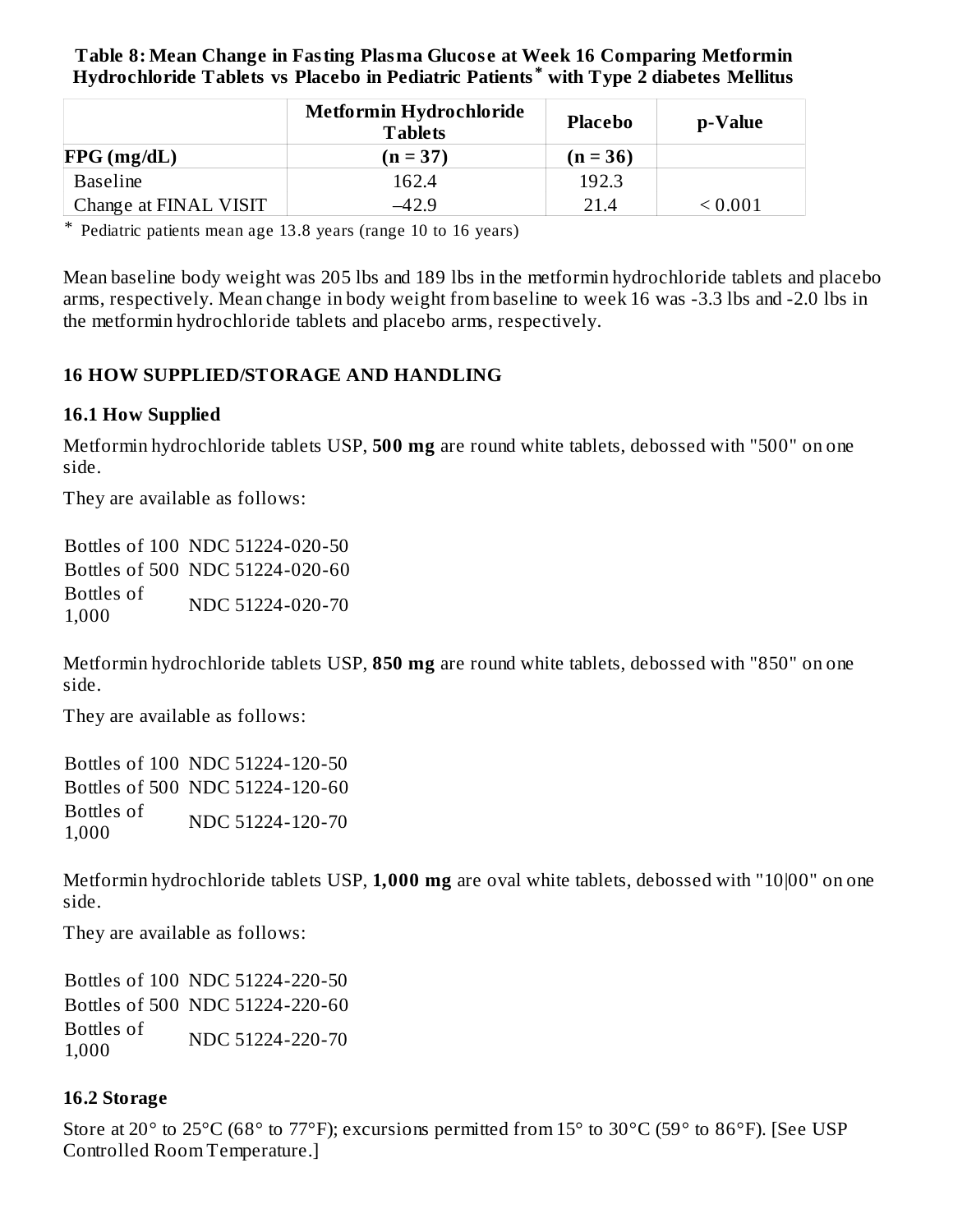# **17 PATIENT COUNSELING INFORMATION**

Advise the patient to read the FDA-approved patient labeling (Patient Information).

## *Lactic Acidosis:*

Explain the risks of lactic acidosis, its symptoms, and conditions that predispose to its development. Advise patients to discontinue metformin hydrochloride tablets immediately and to promptly notify their healthcare provider if unexplained hyperventilation, myalgias, malaise, unusual somnolence or other nonspecific symptoms occur. Counsel patients against excessive alcohol intake and inform patients about importance of regular testing of renal function while receiving metformin hydrochloride tablets. Instruct patients to inform their doctor that they are taking metformin hydrochloride tablets prior to any surgical or radiological procedure, as temporary discontinuation may be required *[see Warnings and Precautions (5.1)].*

## *Hypoglycemia*

Inform patients that hypoglycemia may occur when metformin hydrochloride tablets are coadministered with oral sulfonylureas and insulin. Explain to patients receiving concomitant therapy the risks of hypoglycemia, its symptoms and treatment, and conditions that predispose to its development *[see Warnings and Precautions (5.3)].*

# *Vitamin B Deficiency: 12*

Inform patients about importance of regular hematological parameters while receiving metformin hydrochloride tablets *[see Warnings and Precautions (5.2)].*

## *Females of Reproductive Age:*

Inform females that treatment with metformin hydrochloride tablets may result in ovulation in some premenopausal anovulatory women which may lead to unintended pregnancy *[see Use in Specific Populations (8.3)].*

Manufactured by: **CSPC Ouyi Pharmaceutical Co., Ltd.** Shijiazhuang, Hebei, China, 052160

Manufactured for: **TAGI Pharma, Inc.** South Beloit, IL 61080

## **PATIENT INFORMATION METFORMIN HYDROCHLORIDE TABLETS, USP (met for′ min hye″ droe klor′ ide)**

Read the Patient Information that comes with metformin hydrochloride tablets before you start taking it and each time you get a refill. There may be new information. This leaflet does not take the place of talking with your healthcare provider about your medical condition or treatment.

# **What is the most important information I should know about metformin hydrochloride tablets?**

# **Serious side effects can happen in people taking metformin hydrochloride tablets, including:**

**Lactic Acidosis.** Metformin hydrochloride, the medicine in metformin hydrochloride tablets, can cause a rare, but serious, side effect called lactic acidosis (a build-up of lactic acid in the blood) that can cause death. Lactic acidosis is a medical emergency and must be treated in a hospital.

## **Stop taking metformin hydrochloride tablets and call your healthcare provider right away if you get any of the following symptoms of lactic acidosis:**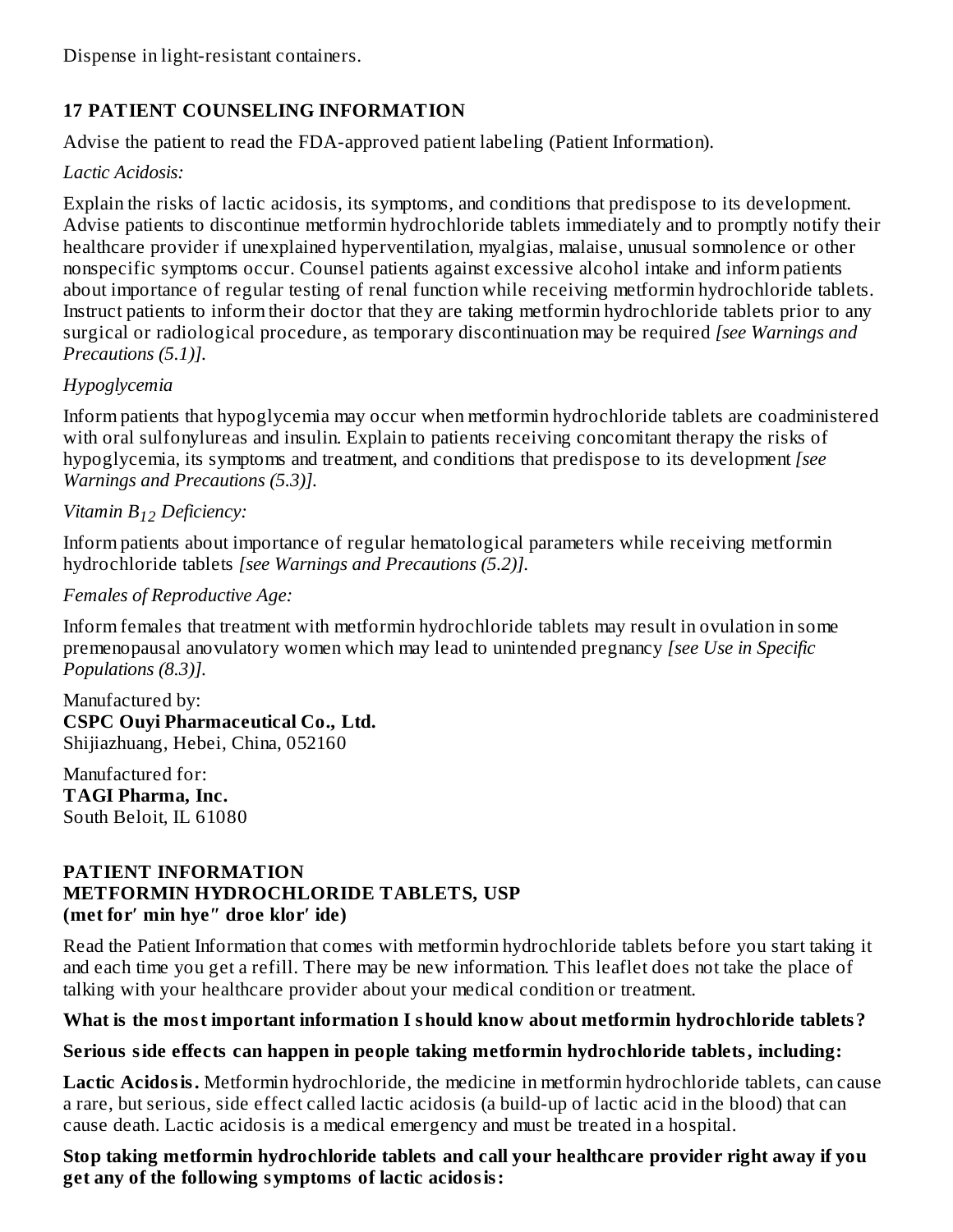- feel very weak and tired
- have unusual (not normal) muscle pain
- have trouble breathing
- have unusual sleepiness or sleep longer than usual
- have unexplained stomach or intestinal problems with nausea and vomiting, or diarrhea
- feel cold, especially in your arms and legs
- feel dizzy or lightheaded
- have a slow or irregular heartbeat

## **You have a higher chance of getting lactic acidosis if you:**

- have kidney problems. People whose kidneys are not working properly should not take metformin hydrochloride tablets.
- have liver problems.
- have congestive heart failure that requires treatment with medicines.
- drink a lot of alcohol (very often or short-term "binge" drinking).
- get dehydrated (lose a large amount of body fluids). This can happen if you are sick with a fever, vomiting, or diarrhea. Dehydration can also happen when you sweat a lot with activity or exercise and do not drink enough fluids.
- have certain x-ray tests with injectable dyes or contrast agents.
- have surgery.
- have a heart attack, severe infection, or stroke.
- are 80 years of age or older and have not had your kidney function tested.

## **What are metformin hydrochloride tablets?**

- Metformin hydrochloride tablets are prescription medicines that contain metformin hydrochloride. Metformin hydrochloride tablets are used with diet and exercise to help control high blood sugar (hyperglycemia) in adults with type 2 diabetes.
- Metformin hydrochloride tablets are not for people with type 1 diabetes.
- Metformin hydrochloride tablets are not for people with diabetic ketoacidosis (increased ketones in your blood or urine).

This medicine helps control your blood sugar in a number of ways. These include helping your body respond better to the insulin it makes naturally, decreasing the amount of sugar your liver makes, and decreasing the amount of sugar your intestines absorb. Metformin hydrochloride tablets do not cause your body to make more insulin.

## **Who should not take metformin hydrochloride tablets?**

Some conditions increase your chance of getting lactic acidosis, or cause other problems if you take either of these medicines. Most of the conditions listed below can increase your chance of getting lactic acidosis.

## **Do not take metformin hydrochloride tablets if you:**

- have kidney problems
- are allergic to the metformin hydrochloride in metformin hydrochloride tablets or any of the ingredients in metformin hydrochloride tablets. See the end of this leaflet for a complete list of ingredients in metformin hydrochloride tablets.
- are going to get an injection of dye or contrast agents for an x-ray procedure or if you are going to have surgery and not able to eat or drink much. In these situations, metformin hydrochloride tablets will need to be stopped for a short time. Talk to your healthcare provider about when you should stop metformin hydrochloride tablets and when you should start metformin hydrochloride tablets again. See *"What is the most important information I should know about metformin hydrochloride tablets?"*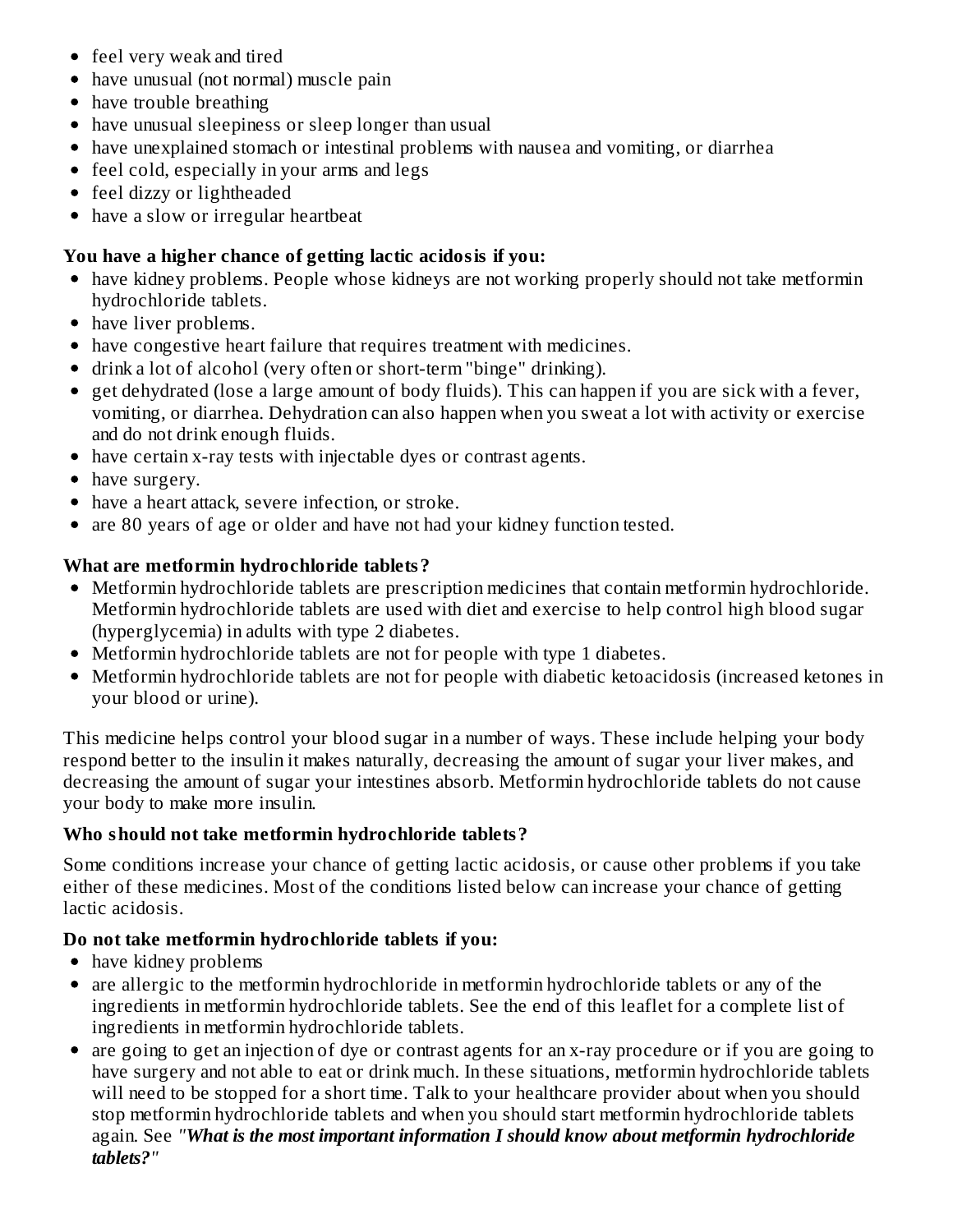## **What should I tell my healthcare provider before taking metformin hydrochloride tablets?**

Before taking metformin hydrochloride tablets, tell your healthcare provider if you:

- have type 1 diabetes. Metformin hydrochloride tablets should not be used to treat people with type 1 diabetes.
- have a history or risk for diabetic ketoacidosis (high levels of certain acids, known as ketones, in the blood or urine). Metformin hydrochloride tablets should not be used for the treatment of diabetic ketoacidosis.
- have kidney problems.
- have liver problems.
- have heart problems, including congestive heart failure.
- are older than 80 years. If you are over 80 years old you should not take metformin hydrochloride tablets unless your kidneys have been checked and they are normal.
- drink alcohol very often, or drink a lot of alcohol in short-term "binge" drinking.
- are taking insulin.
- have any other medical conditions.
- are pregnant or plan to become pregnant. It is not known if metformin hydrochloride will harm your unborn baby. If you are pregnant, talk with your healthcare provider about the best way to control your blood sugar while you are pregnant.
- are breast-feeding or plan to breast-feed. It is not known if metformin hydrochloride passes into your breast milk. Talk with your healthcare provider about the best way to feed your baby while you take metformin hydrochloride tablets.

**Tell your healthcare provider about all the medicines you take,** including prescription and nonprescription medicines, vitamins, and herbal supplements. Know the medicines you take. Keep a list of them to show your healthcare provider and pharmacist when you get a new medicine.

Metformin hydrochloride tablets may affect the way other medicines work, and other medicines may affect how metformin hydrochloride tablets work.

## **Can metformin hydrochloride tablets be us ed in children?**

Metformin hydrochloride tablets have been shown to effectively lower glucose levels in children (ages 10 to 16 years) with type 2 diabetes. Metformin hydrochloride tablets have not been studied in children younger than 10 years old. Metformin hydrochloride tablets have not been studied in combination with other oral glucose-control medicines or insulin in children. If you have any questions about the use of metformin hydrochloride tablets in children, talk with your doctor or other healthcare provider.

## **How should I take metformin hydrochloride tablets?**

- Take metformin hydrochloride tablets exactly as your healthcare provider tells you.
- Metformin hydrochloride tablets should be taken with meals to help lessen an upset stomach side effect.
- Swallow metformin hydrochloride tablets whole.
- You may sometimes pass a soft mass in your stools (bowel movement) that looks like metformin hydrochloride tablets.
- When your body is under some types of stress, such as fever, trauma (such as a car accident), infection, or surgery, the amount of diabetes medicine that you need may change. Tell your healthcare provider right away if you have any of these problems.
- Your healthcare provider should do blood tests to check how well your kidneys are working before and during your treatment with metformin hydrochloride tablets.
- Your healthcare provider will check your diabetes with regular blood tests, including your blood sugar levels and your hemoglobin  $A_{1C}$ .
- Follow your healthcare provider's instructions for treating blood sugar that is too low (hypoglycemia). Talk to your healthcare provider if low blood sugar is a problem for you. See *"What are the possible side effects of metformin hydrochloride tablets?"*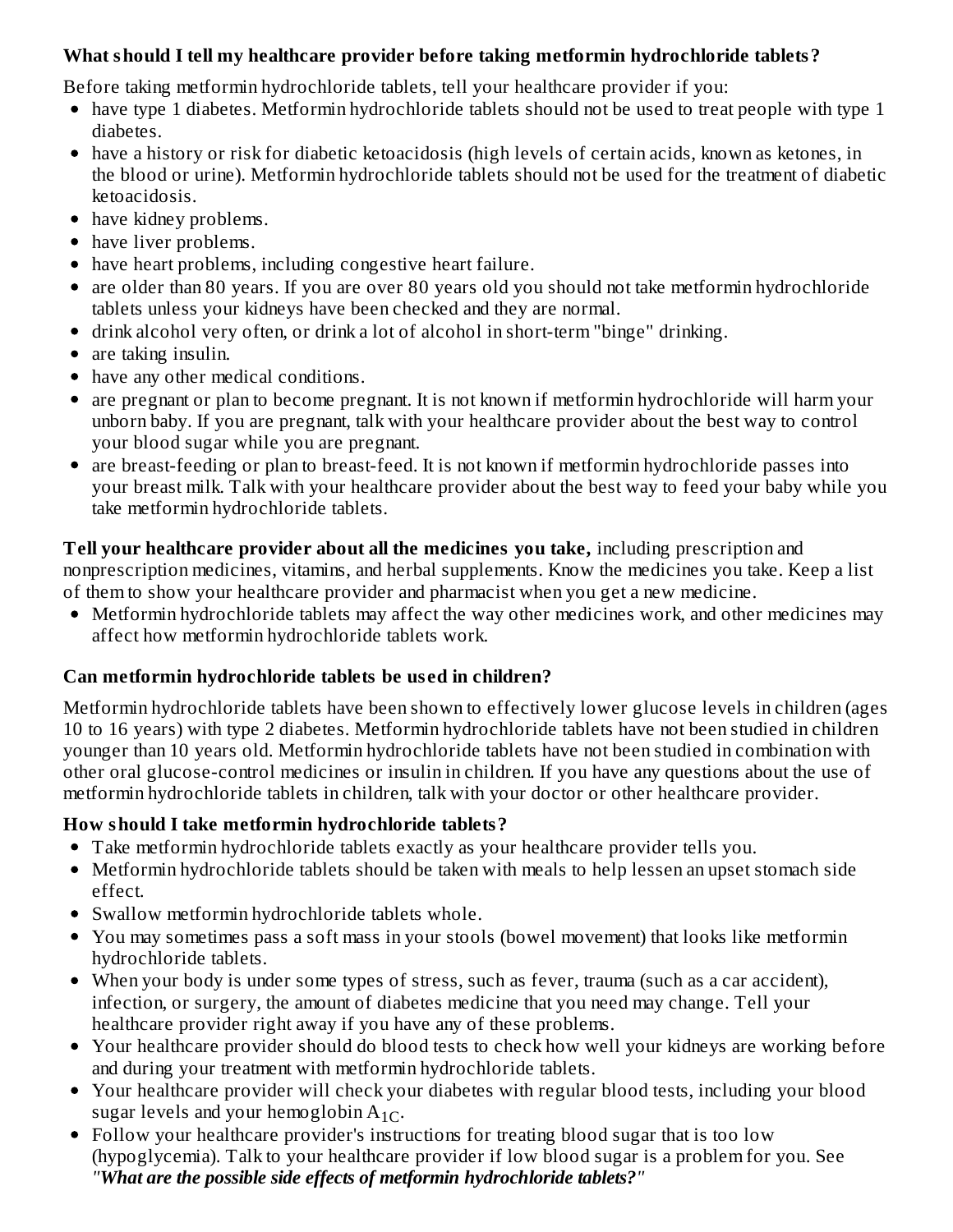- Check your blood sugar as your healthcare provider tells you to.
- Stay on your prescribed diet and exercise program while taking metformin hydrochloride tablets.
- If you miss a dose of metformin hydrochloride tablets, take your next dose as prescribed unless your healthcare provider tells you differently. Do not take an extra dose the next day.
- If you take too much metformin hydrochloride tablets, call your healthcare provider, local Poison Control Center, or go to the nearest hospital emergency room right away.

## **What should I avoid while taking metformin hydrochloride tablets?**

Do not drink a lot of alcoholic drinks while taking metformin hydrochloride tablets. This means you should not binge drink for short periods, and you should not drink a lot of alcohol on a regular basis. Alcohol can increase the chance of getting lactic acidosis.

## **What are the side effects of metformin hydrochloride tablets?**

**Lactic acidosis. Metformin, the active ingredient in metformin hydrochloride tablets, can** cause a rare but serious condition called lactic acidosis (a buildup of an acid in the blood) that **can caus e death. Lactic acidosis is a medical emergency and must be treated in the hospital.**

Call your doctor right away if you have any of the following symptoms, which could be signs of lactic acidosis:

- you feel cold in your hands or feet
- you feel dizzy or lightheaded
- you have a slow or irregular heartbeat
- you feel very weak or tired
- you have trouble breathing
- you feel sleepy or drowsy
- you have stomach pains, nausea or vomiting  $\bullet$

Most people who have had lactic acidosis with metformin have other things that, combined with the metformin, led to the lactic acidosis. Tell your doctor if you have any of the following, because you have a higher chance for getting lactic acidosis with metformin hydrochloride tablets if you:

- have severe kidney problems, or your kidneys are affected by certain x-ray tests that use injectable dye
- have liver problems
- drink alcohol very often, or drink a lot of alcohol in short-term "binge" drinking
- get dehydrated (lose a large amount of body fluids). This can happen if you are sick with a fever, vomiting, or diarrhea. Dehydration can also happen when you sweat a lot with activity or exercise and do not drink enough fluids
- have surgery
- have a heart attack, severe infection, or stroke

Common side effects of metformin hydrochloride tablets include diarrhea, nausea, and upset stomach. These side effects generally go away after you take the medicine for a while. Taking your medicine with meals can help reduce these side effects. Tell your doctor if the side effects bother you a lot, last for more than a few weeks, come back after they've gone away, or start later in therapy. You may need a lower dose or need to stop taking the medicine for a short period or for good.

About 3 out of every 100 people who take metformin hydrochloride tablets have an unpleasant metallic taste when they start taking the medicine. It lasts for a short time.

Metformin hydrochloride tablets rarely cause hypoglycemia (low blood sugar) by themselves. However, hypoglycemia can happen if you do not eat enough, if you drink alcohol, or if you take other medicines to lower blood sugar.

## **How should I store metformin hydrochloride tablets?**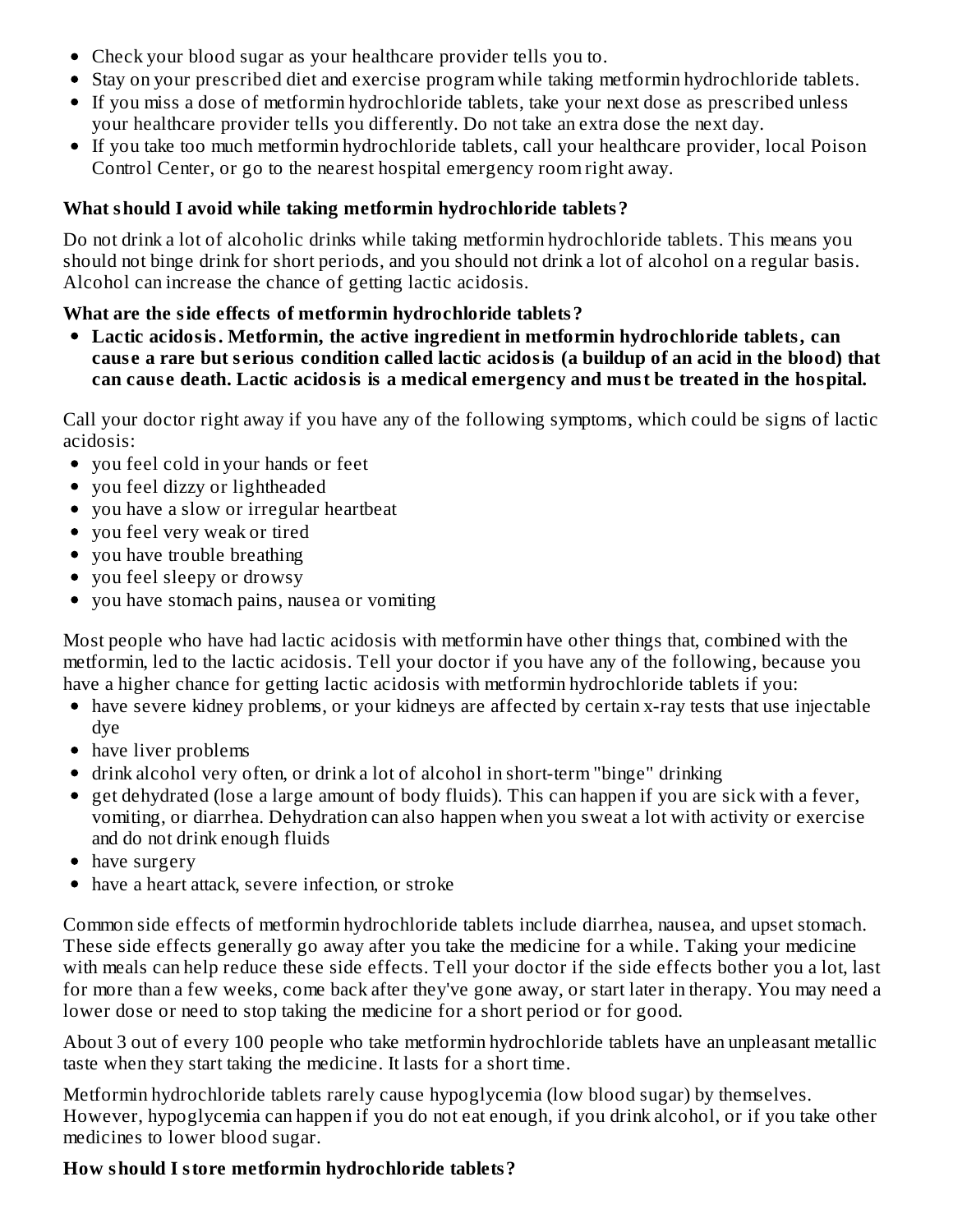## Store metformin hydrochloride tablets at 68°F to 77°F (20°C to 25°C).

## **Keep metformin hydrochloride tablets and all medicines out of the reach of children.**

## **General information about the us e of metformin hydrochloride tablets**

If you have questions or problems, talk with your doctor or other healthcare provider. You can ask your doctor or pharmacist for the information about metformin hydrochloride tablets that is written for healthcare professionals. Medicines are sometimes prescribed for purposes other than those listed in a patient information leaflet. Do not use metformin hydrochloride tablets for a condition for which it was not prescribed. Do not share your medicine with other people.

## **What are the ingredients of metformin hydrochloride tablets?**

Active ingredients of metformin hydrochloride tablets: metformin hydrochloride.

Inactive ingredients in each metformin hydrochloride tablet: povidone and magnesium stearate.

In addition, the coating for the 500 mg, 850 mg and 1,000 mg tablets contains hypromellose and polyethylene glycol.

## **What is type 2 diabetes?**

Type 2 diabetes is a condition in which your body does not make enough insulin, and the insulin that your body produces does not work as well as it should. Your body can also make too much sugar. When this happens, sugar (glucose) builds up in the blood. This can lead to serious medical problems.

The main goal of treating diabetes is to lower your blood sugar to a normal level.

High blood sugar can be lowered by diet and exercise, and by certain medicines when necessary.

Talk to your healthcare provider about how to prevent, recognize, and take care of low blood sugar (hypoglycemia), high blood sugar (hyperglycemia), and problems you have because of your diabetes.

Manufactured by: **CSPC Ouyi Pharmaceutical Co., Ltd.** Shijiazhuang, Hebei, China, 052160

Manufactured for: **TAGI Pharma, Inc.** South Beloit, IL 61080

Rev. 3/2019

## **PRINCIPAL DISPLAY PANEL - 500 mg Tablet Bottle Label**

500 Tablets NDC 51224-020-60

Metformin Hydrochloride Tablets, USP

500 mg

Rx only

tagi PHARMA Thats's A Good Idea.

CSPC®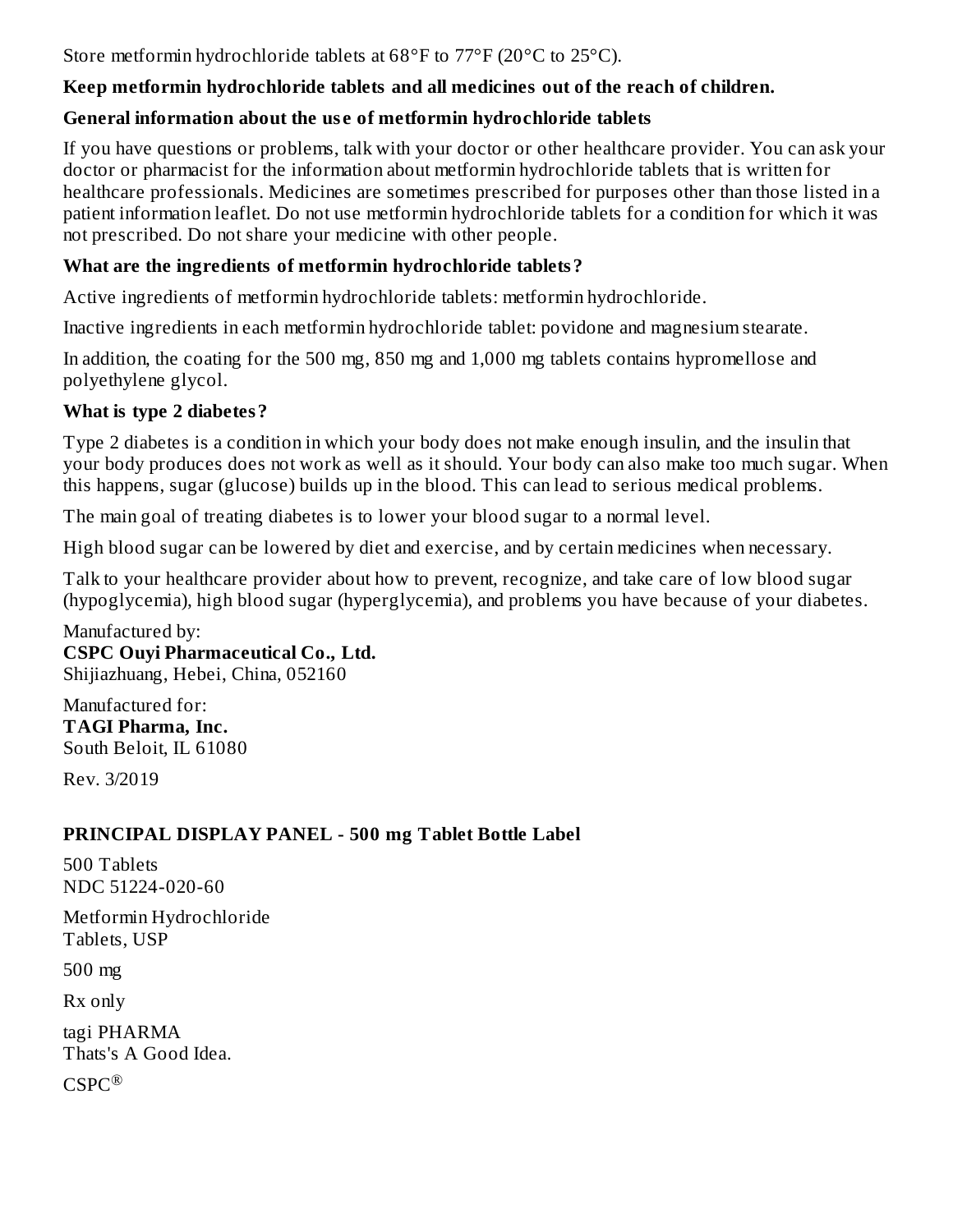

## **PRINCIPAL DISPLAY PANEL - 850 mg Tablet Bottle Label**

500 Tablets NDC 51224-120-60

Metformin Hydrochloride Tablets, USP

850 mg

Rx only

tagi PHARMA Thats's A Good Idea.

CSPC®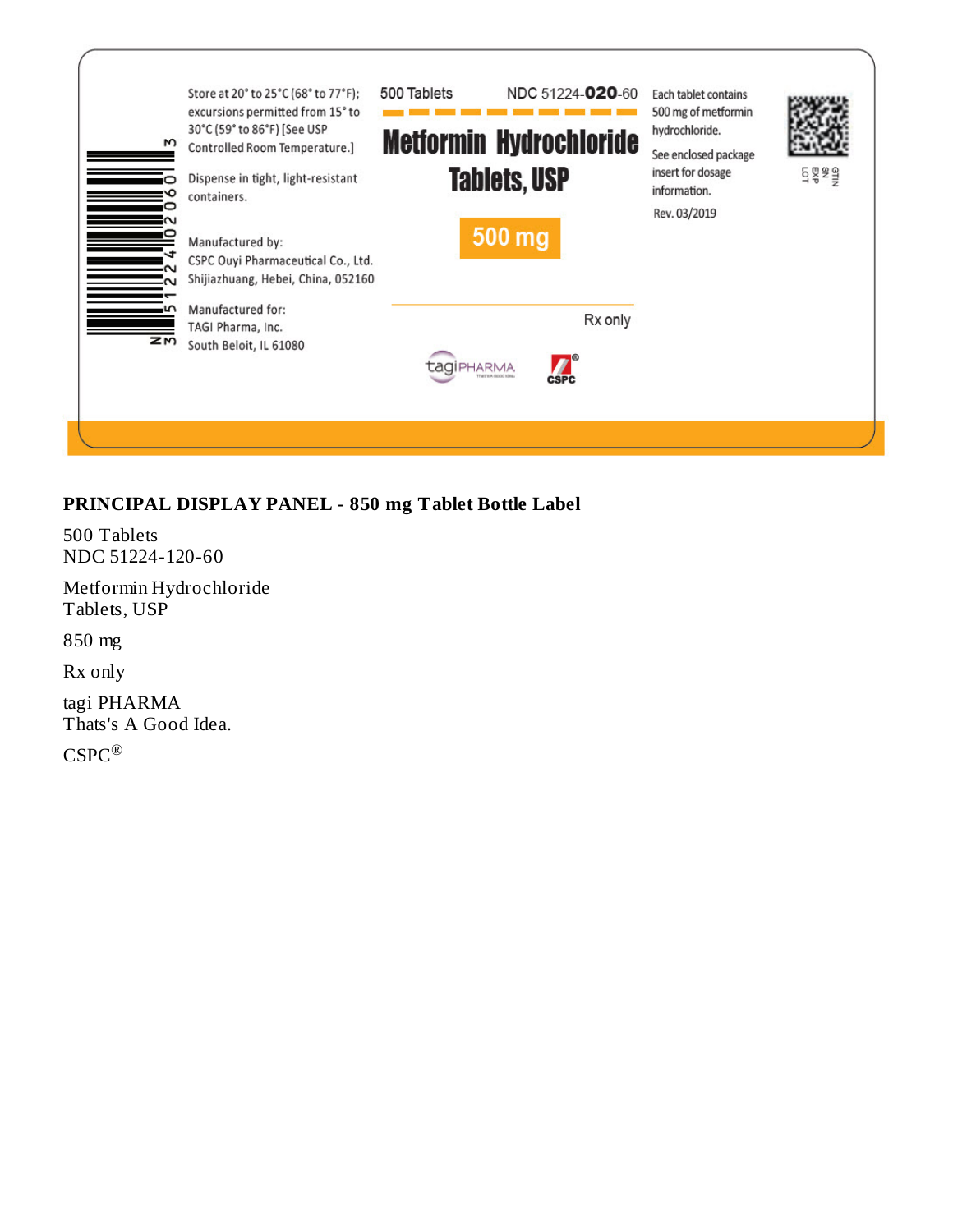

## **PRINCIPAL DISPLAY PANEL - 1000 mg Tablet Bottle Label**

500 Tablets NDC 51224-220-60

Metformin Hydrochloride Tablets, USP

1,000 mg

Rx only

tagi PHARMA Thats's A Good Idea.

CSPC®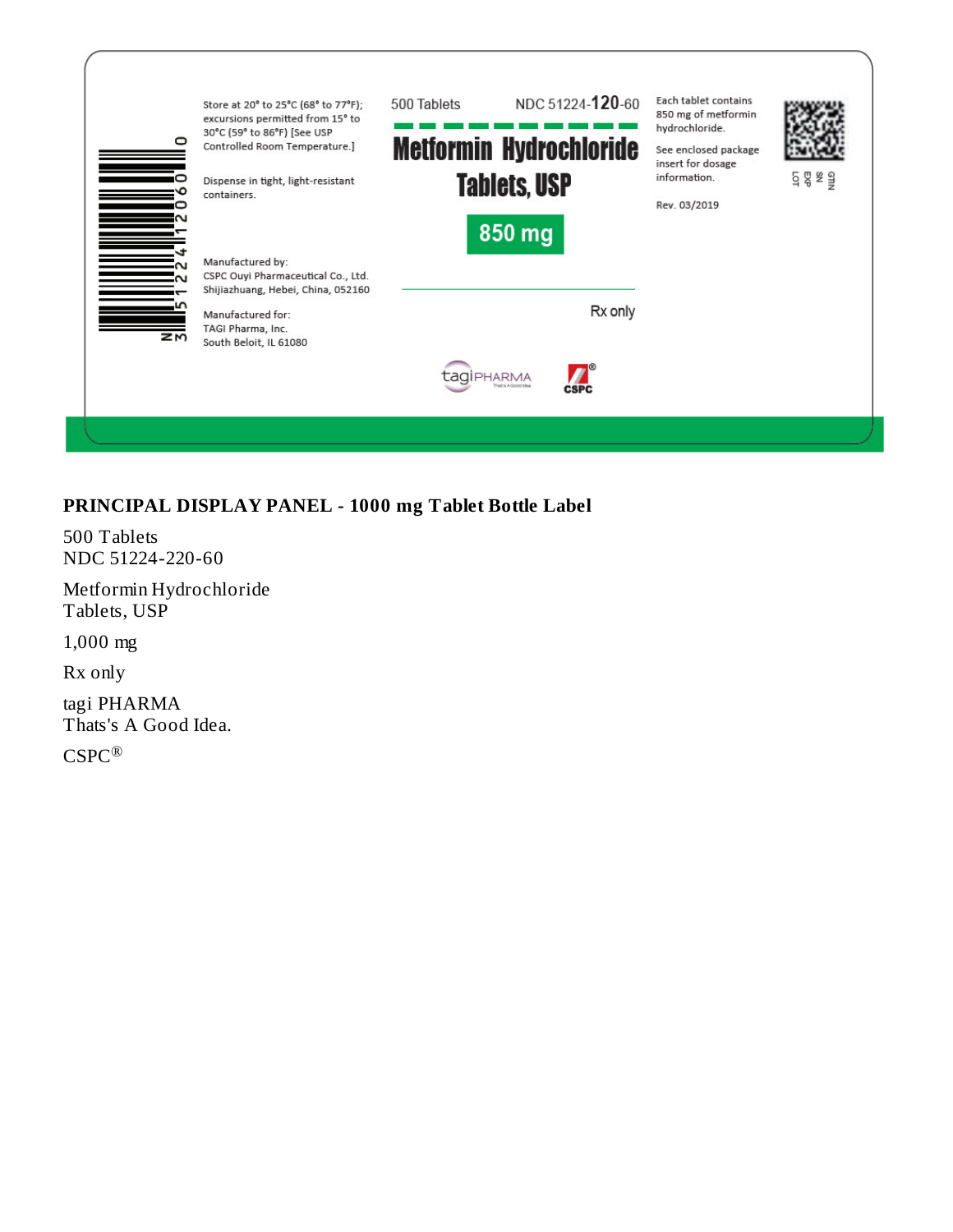| Store at 20° to 25°C (68° to 77°F);<br>excursions permitted from 15° to<br>30°C (59° to 86°F) [See USP<br>Controlled Room Temperature.]<br>Dispense in tight, light-resistant<br>containers. | NDC 51224-220-60<br>500 Tablets<br><b>Metformin Hydrochloride</b><br><b>Tablets, USP</b> | Each tablet contains<br>1,000 mg of metformin<br>hydrochloride.<br>See enclosed package<br>insert for dosage<br>information. | ខីនិនថិ |
|----------------------------------------------------------------------------------------------------------------------------------------------------------------------------------------------|------------------------------------------------------------------------------------------|------------------------------------------------------------------------------------------------------------------------------|---------|
| Manufactured by:<br>CSPC Ouyi Pharmaceutical Co., Ltd.<br>Shijiazhuang, Hebei, China, 052160<br>Manufactured for:<br>TAGI Pharma, Inc.<br>South Beloit, IL 61080                             | $1,000$ mg<br>Rx only                                                                    | Rev. 03/2019                                                                                                                 |         |
|                                                                                                                                                                                              | <b>IIPHARMA</b>                                                                          |                                                                                                                              |         |
|                                                                                                                                                                                              |                                                                                          |                                                                                                                              |         |

| <b>Product Information</b><br>Product Type<br><b>Route of Administration</b> |                                                                |                     |  |                          |     |                                        |  |  |  |  |  |  |
|------------------------------------------------------------------------------|----------------------------------------------------------------|---------------------|--|--------------------------|-----|----------------------------------------|--|--|--|--|--|--|
|                                                                              |                                                                |                     |  |                          |     | metformin hydrochloride tablet, coated |  |  |  |  |  |  |
|                                                                              |                                                                |                     |  |                          |     |                                        |  |  |  |  |  |  |
|                                                                              |                                                                |                     |  |                          |     |                                        |  |  |  |  |  |  |
|                                                                              | HUMAN PRESCRIPTION DRUG<br>Item Code (Source)<br>NDC:51224-020 |                     |  |                          |     |                                        |  |  |  |  |  |  |
|                                                                              | ORAL                                                           |                     |  |                          |     |                                        |  |  |  |  |  |  |
|                                                                              |                                                                |                     |  |                          |     |                                        |  |  |  |  |  |  |
|                                                                              |                                                                |                     |  |                          |     |                                        |  |  |  |  |  |  |
| <b>Active Ingredient/Active Moiety</b>                                       |                                                                |                     |  |                          |     |                                        |  |  |  |  |  |  |
|                                                                              | <b>Ingredient Name</b>                                         |                     |  | <b>Basis of Strength</b> |     | Strength                               |  |  |  |  |  |  |
| Metformin Hydrochloride (UNII: 786Z46389E) (Metformin - UNII:9100L32L2N)     |                                                                |                     |  | Metformin Hydrochloride  |     | 500 mg                                 |  |  |  |  |  |  |
|                                                                              |                                                                |                     |  |                          |     |                                        |  |  |  |  |  |  |
| <b>Inactive Ingredients</b>                                                  |                                                                |                     |  |                          |     |                                        |  |  |  |  |  |  |
| <b>Ingredient Name</b><br>Strength                                           |                                                                |                     |  |                          |     |                                        |  |  |  |  |  |  |
| PO VIDONE, UNSPECIFIED (UNII: FZ989GH94E)                                    |                                                                |                     |  |                          |     |                                        |  |  |  |  |  |  |
| Magnesium Stearate (UNII: 70097M6I30)                                        |                                                                |                     |  |                          |     |                                        |  |  |  |  |  |  |
| HYPROMELLOSE, UNSPECIFIED (UNII: 3NXW29V3WO)                                 |                                                                |                     |  |                          |     |                                        |  |  |  |  |  |  |
| POLYETHYLENE GLYCOL, UNSPECIFIED (UNII: 3WJQ0SDW1A)                          |                                                                |                     |  |                          |     |                                        |  |  |  |  |  |  |
|                                                                              |                                                                |                     |  |                          |     |                                        |  |  |  |  |  |  |
|                                                                              |                                                                |                     |  |                          |     |                                        |  |  |  |  |  |  |
| <b>Product Characteristics</b>                                               |                                                                |                     |  |                          |     |                                        |  |  |  |  |  |  |
| <b>WHITE</b><br>Color                                                        | <b>Score</b><br>no score                                       |                     |  |                          |     |                                        |  |  |  |  |  |  |
| <b>ROUND</b><br><b>Shape</b>                                                 | <b>Size</b><br>11mm                                            |                     |  |                          |     |                                        |  |  |  |  |  |  |
| Flavor                                                                       |                                                                | <b>Imprint Code</b> |  |                          | 500 |                                        |  |  |  |  |  |  |
| <b>Contains</b>                                                              |                                                                |                     |  |                          |     |                                        |  |  |  |  |  |  |
|                                                                              |                                                                |                     |  |                          |     |                                        |  |  |  |  |  |  |

۱.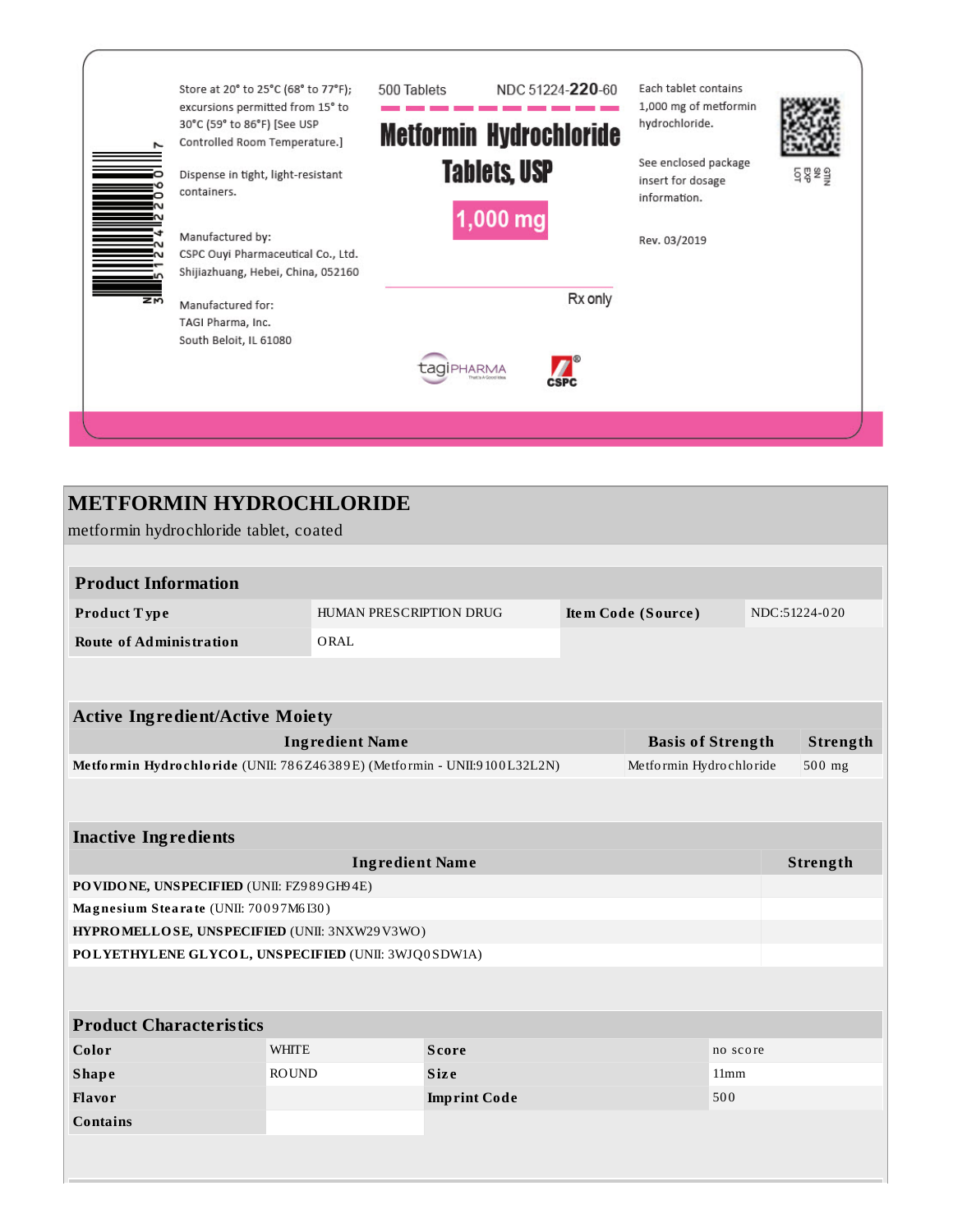|                                        | Packaging                    |                                                     |                                         |                           |  |  |  |
|----------------------------------------|------------------------------|-----------------------------------------------------|-----------------------------------------|---------------------------|--|--|--|
| #                                      | <b>Item Code</b>             | <b>Package Description</b>                          | Marketing Start Date Marketing End Date |                           |  |  |  |
|                                        | 1 NDC:51224-020-50           | 100 in 1 BOTTLE; Type 0: Not a Combination Product  | 05/01/2019                              |                           |  |  |  |
|                                        | $2$ NDC:51224-020-60         | 500 in 1 BOTTLE; Type 0: Not a Combination Product  | 05/01/2019                              |                           |  |  |  |
|                                        | 3 NDC:51224-020-70           | 1000 in 1 BOTTLE; Type 0: Not a Combination Product | 05/01/2019                              |                           |  |  |  |
|                                        |                              |                                                     |                                         |                           |  |  |  |
|                                        |                              |                                                     |                                         |                           |  |  |  |
|                                        | <b>Marketing Information</b> |                                                     |                                         |                           |  |  |  |
|                                        | <b>Marketing Category</b>    | <b>Application Number or Monograph Citation</b>     | <b>Marketing Start Date</b>             | <b>Marketing End Date</b> |  |  |  |
|                                        | <b>ANDA</b>                  | ANDA205096                                          | 0.5/0.1/20.19                           |                           |  |  |  |
|                                        |                              |                                                     |                                         |                           |  |  |  |
|                                        |                              |                                                     |                                         |                           |  |  |  |
| <b>METFORMIN HYDROCHLORIDE</b>         |                              |                                                     |                                         |                           |  |  |  |
| metformin hydrochloride tablet, coated |                              |                                                     |                                         |                           |  |  |  |
|                                        |                              |                                                     |                                         |                           |  |  |  |
|                                        | <b>Product Information</b>   |                                                     |                                         |                           |  |  |  |

| <b>Product Type</b>     | HUMAN PRESCRIPTION DRUG | Item Code (Source) | NDC:51224-120 |
|-------------------------|-------------------------|--------------------|---------------|
| Route of Administration | ORAL                    |                    |               |
|                         |                         |                    |               |

| <b>Active Ingredient/Active Moiety</b>                                   |                          |          |  |  |  |  |
|--------------------------------------------------------------------------|--------------------------|----------|--|--|--|--|
| Ingredient Name                                                          | <b>Basis of Strength</b> | Strength |  |  |  |  |
| Metformin Hydrochloride (UNII: 786Z46389E) (Metformin - UNII:9100L32L2N) | Metformin Hydrochloride  | $850$ mg |  |  |  |  |

| <b>Inactive Ingredients</b>                         |          |  |  |  |  |
|-----------------------------------------------------|----------|--|--|--|--|
| <b>Ingredient Name</b>                              | Strength |  |  |  |  |
| <b>PO VIDONE, UNSPECIFIED (UNII: FZ989GH94E)</b>    |          |  |  |  |  |
| Magnesium Stearate (UNII: 70097M6I30)               |          |  |  |  |  |
| <b>HYPROMELLOSE, UNSPECIFIED (UNII: 3NXW29V3WO)</b> |          |  |  |  |  |
| POLYETHYLENE GLYCOL, UNSPECIFIED (UNII: 3WJQ0SDW1A) |          |  |  |  |  |

| <b>Product Characteristics</b> |              |                     |          |  |  |
|--------------------------------|--------------|---------------------|----------|--|--|
| Color                          | WHITE        | Score               | no score |  |  |
| <b>Shape</b>                   | <b>ROUND</b> | <b>Size</b>         | 13mm     |  |  |
| <b>Flavor</b>                  |              | <b>Imprint Code</b> | 850      |  |  |
| <b>Contains</b>                |              |                     |          |  |  |

| <b>Packaging</b> |                                                                        |                                         |  |  |  |  |  |  |
|------------------|------------------------------------------------------------------------|-----------------------------------------|--|--|--|--|--|--|
| <b>Item Code</b> | <b>Package Description</b>                                             | Marketing Start Date Marketing End Date |  |  |  |  |  |  |
|                  | 1 NDC:51224-120-50 100 in 1 BOTTLE; Type 0: Not a Combination Product  | 05/01/2019                              |  |  |  |  |  |  |
|                  | 2 NDC:51224-120-60 500 in 1 BOTTLE; Type 0: Not a Combination Product  | 05/01/2019                              |  |  |  |  |  |  |
|                  | 3 NDC:51224-120-70 1000 in 1 BOTTLE; Type 0: Not a Combination Product | 05/01/2019                              |  |  |  |  |  |  |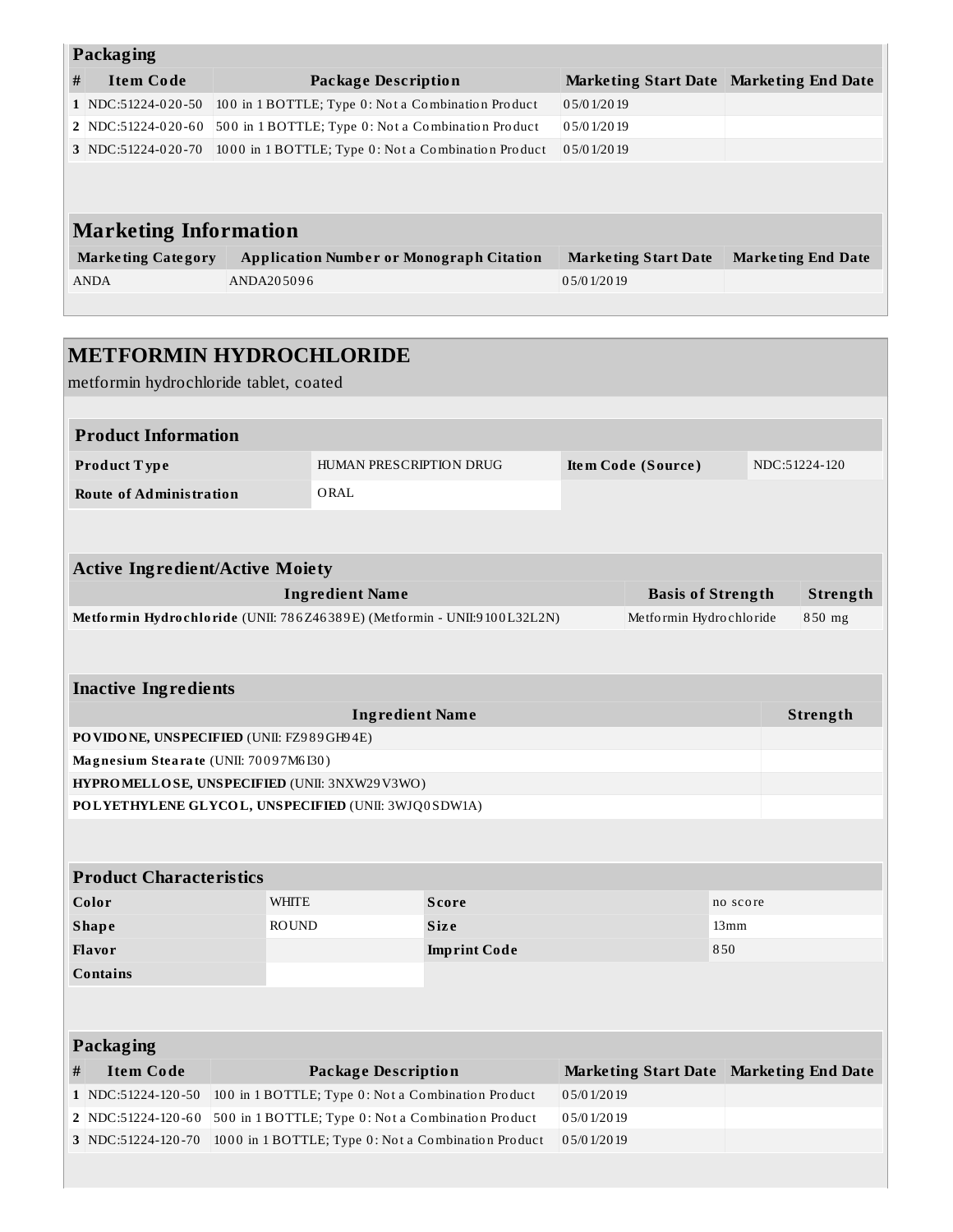| <b>Marketing Information</b> |                                                 |                             |                           |  |  |  |
|------------------------------|-------------------------------------------------|-----------------------------|---------------------------|--|--|--|
| <b>Marketing Category</b>    | <b>Application Number or Monograph Citation</b> | <b>Marketing Start Date</b> | <b>Marketing End Date</b> |  |  |  |
| ANDA                         | ANDA205096                                      | 05/01/2019                  |                           |  |  |  |
|                              |                                                 |                             |                           |  |  |  |

|                                                                           | <b>METFORMIN HYDROCHLORIDE</b><br>metformin hydrochloride tablet, coated |                                                    |                                                     |                                                                          |            |                                         |          |                           |
|---------------------------------------------------------------------------|--------------------------------------------------------------------------|----------------------------------------------------|-----------------------------------------------------|--------------------------------------------------------------------------|------------|-----------------------------------------|----------|---------------------------|
|                                                                           |                                                                          |                                                    |                                                     |                                                                          |            |                                         |          |                           |
|                                                                           | <b>Product Information</b>                                               |                                                    |                                                     |                                                                          |            |                                         |          |                           |
|                                                                           | Product Type                                                             |                                                    |                                                     | HUMAN PRESCRIPTION DRUG<br>NDC:51224-220<br>Item Code (Source)           |            |                                         |          |                           |
|                                                                           | <b>Route of Administration</b>                                           |                                                    | ORAL                                                |                                                                          |            |                                         |          |                           |
|                                                                           |                                                                          |                                                    |                                                     |                                                                          |            |                                         |          |                           |
|                                                                           | <b>Active Ingredient/Active Moiety</b>                                   |                                                    |                                                     |                                                                          |            |                                         |          |                           |
|                                                                           |                                                                          |                                                    | <b>Ingredient Name</b>                              |                                                                          |            | <b>Basis of Strength</b>                |          | Strength                  |
|                                                                           |                                                                          |                                                    |                                                     | Metformin Hydrochloride (UNII: 786Z46389E) (Metformin - UNII:9100L32L2N) |            | Metformin Hydrochloride                 |          | $1000$ mg                 |
|                                                                           |                                                                          |                                                    |                                                     |                                                                          |            |                                         |          |                           |
|                                                                           | <b>Inactive Ingredients</b>                                              |                                                    |                                                     |                                                                          |            |                                         |          |                           |
|                                                                           |                                                                          |                                                    |                                                     | <b>Ingredient Name</b>                                                   |            |                                         |          | Strength                  |
|                                                                           | PO VIDONE, UNSPECIFIED (UNII: FZ989GH94E)                                |                                                    |                                                     |                                                                          |            |                                         |          |                           |
|                                                                           | Magnesium Stearate (UNII: 70097M6I30)                                    |                                                    |                                                     |                                                                          |            |                                         |          |                           |
|                                                                           |                                                                          |                                                    | HYPROMELLOSE, UNSPECIFIED (UNII: 3NXW29V3WO)        |                                                                          |            |                                         |          |                           |
|                                                                           |                                                                          |                                                    | POLYETHYLENE GLYCOL, UNSPECIFIED (UNII: 3WJQ0SDW1A) |                                                                          |            |                                         |          |                           |
|                                                                           |                                                                          |                                                    |                                                     |                                                                          |            |                                         |          |                           |
|                                                                           |                                                                          |                                                    |                                                     |                                                                          |            |                                         |          |                           |
|                                                                           | <b>Product Characteristics</b>                                           |                                                    |                                                     |                                                                          |            |                                         |          |                           |
|                                                                           | Color                                                                    |                                                    | <b>WHITE</b>                                        | <b>Score</b>                                                             |            |                                         | 2 pieces |                           |
|                                                                           | <b>Shape</b>                                                             |                                                    | <b>OVAL</b>                                         | <b>Size</b>                                                              |            | $19 \,\mathrm{mm}$                      |          |                           |
|                                                                           | Flavor                                                                   |                                                    |                                                     | <b>Imprint Code</b>                                                      |            |                                         | 10;00    |                           |
|                                                                           | <b>Contains</b>                                                          |                                                    |                                                     |                                                                          |            |                                         |          |                           |
|                                                                           |                                                                          |                                                    |                                                     |                                                                          |            |                                         |          |                           |
|                                                                           |                                                                          |                                                    |                                                     |                                                                          |            |                                         |          |                           |
|                                                                           | Packaging                                                                |                                                    |                                                     |                                                                          |            |                                         |          |                           |
| #                                                                         | <b>Item Code</b>                                                         |                                                    | <b>Package Description</b>                          |                                                                          |            | Marketing Start Date Marketing End Date |          |                           |
|                                                                           | 1 NDC:51224-220-50                                                       |                                                    | 100 in 1 BOTTLE; Type 0: Not a Combination Product  |                                                                          | 05/01/2019 |                                         |          |                           |
|                                                                           | 2 NDC:51224-220-60                                                       | 500 in 1 BOTTLE; Type 0: Not a Combination Product |                                                     |                                                                          | 05/01/2019 |                                         |          |                           |
| 1000 in 1 BOTTLE; Type 0: Not a Combination Product<br>3 NDC:51224-220-70 |                                                                          |                                                    |                                                     | 05/01/2019                                                               |            |                                         |          |                           |
|                                                                           |                                                                          |                                                    |                                                     |                                                                          |            |                                         |          |                           |
|                                                                           |                                                                          |                                                    |                                                     |                                                                          |            |                                         |          |                           |
|                                                                           | <b>Marketing Information</b>                                             |                                                    |                                                     |                                                                          |            |                                         |          |                           |
|                                                                           | <b>Marketing Category</b>                                                |                                                    |                                                     | <b>Application Number or Monograph Citation</b>                          |            | <b>Marketing Start Date</b>             |          | <b>Marketing End Date</b> |
|                                                                           | <b>ANDA</b>                                                              | ANDA205096                                         |                                                     |                                                                          | 05/01/2019 |                                         |          |                           |
|                                                                           |                                                                          |                                                    |                                                     |                                                                          |            |                                         |          |                           |